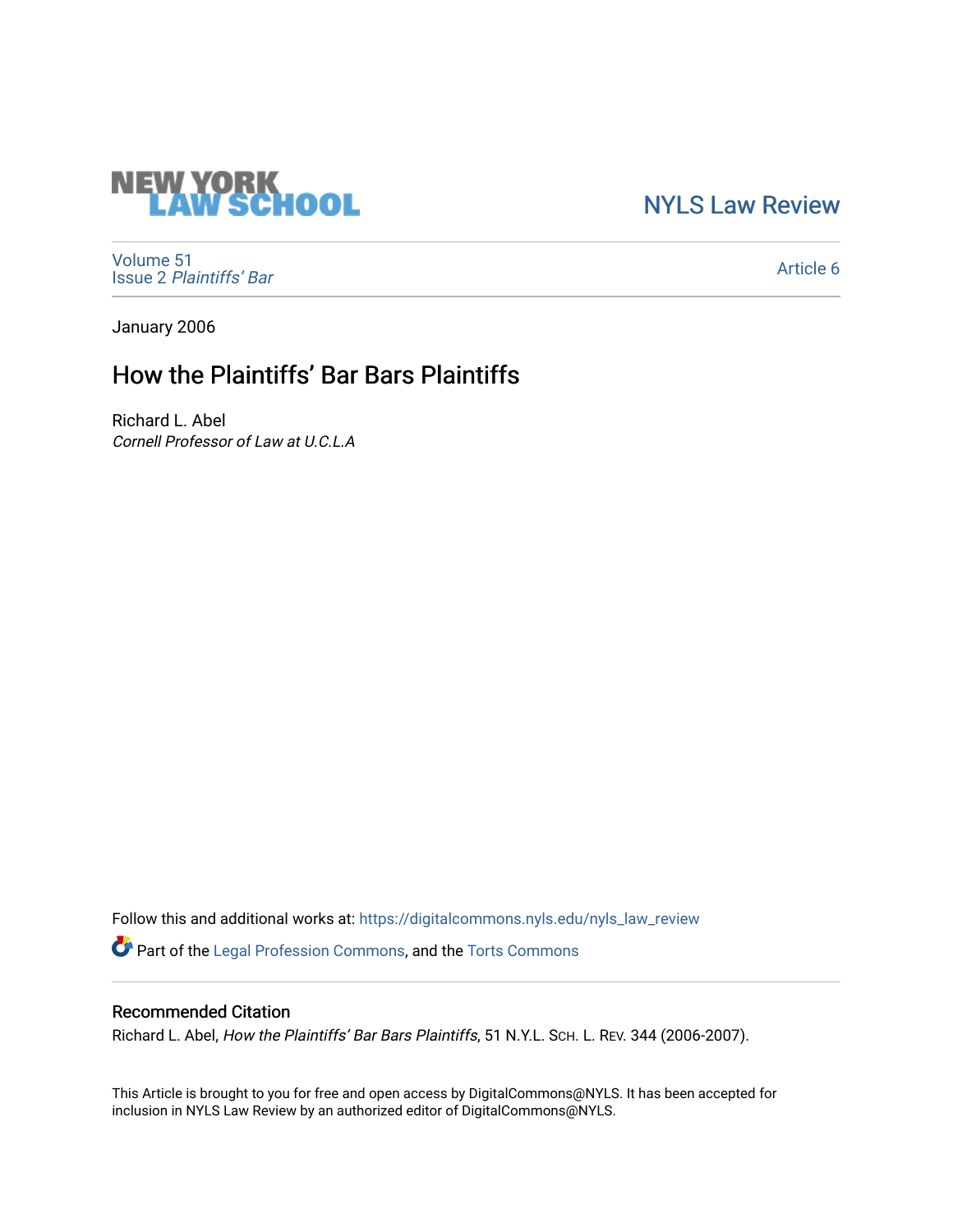# NEW YORK LAW SCHOOL LAW REVIEW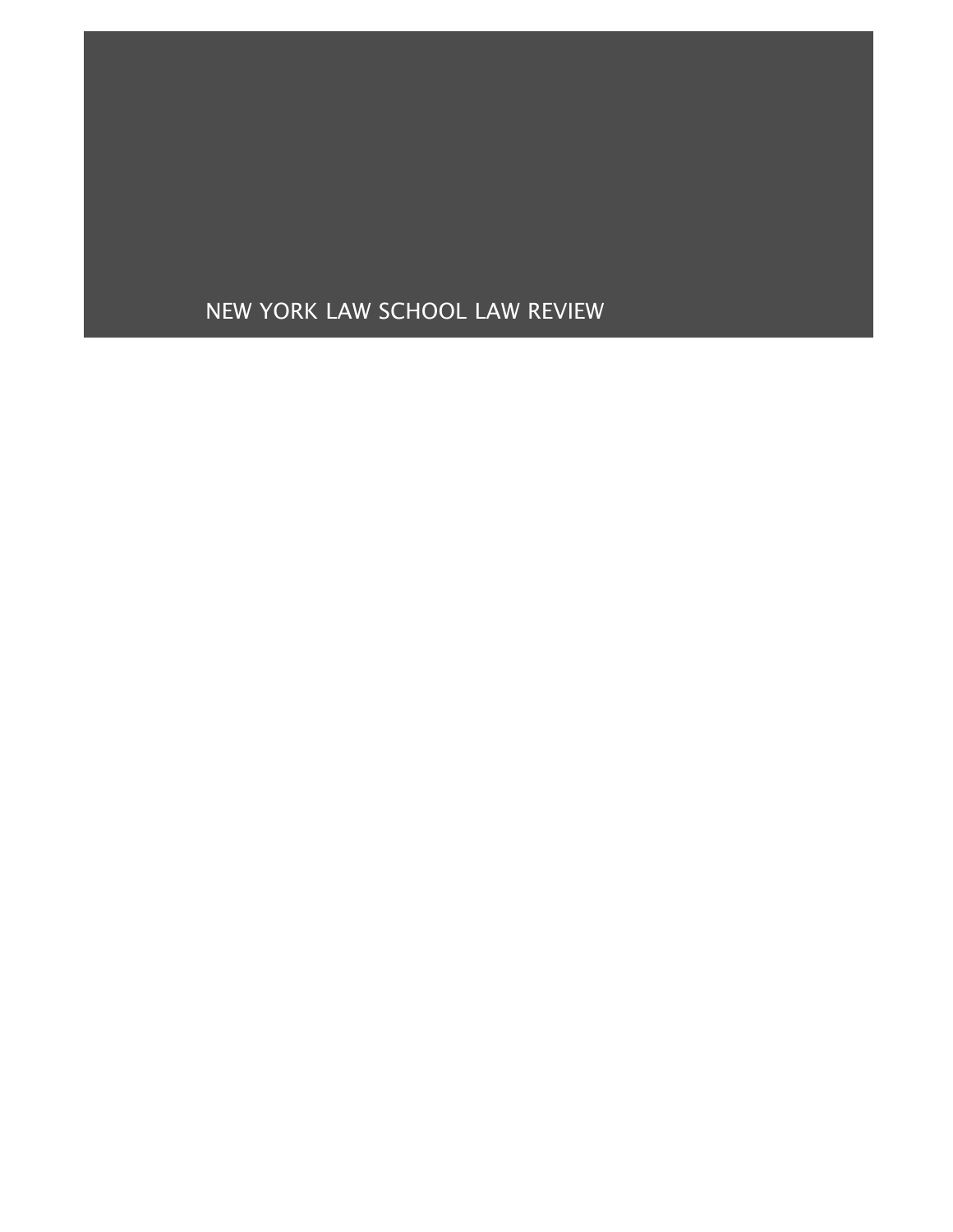VOLUME 51 | 2006/07

RICHARD L. ABEL

How the Plaintiffs' Bar Bars Plaintiffs

ABOUT THE AUTHOR: Richard L. Abel is Cornell Professor of Law at U.C.L.A. He has written extensively about both torts and the legal profession.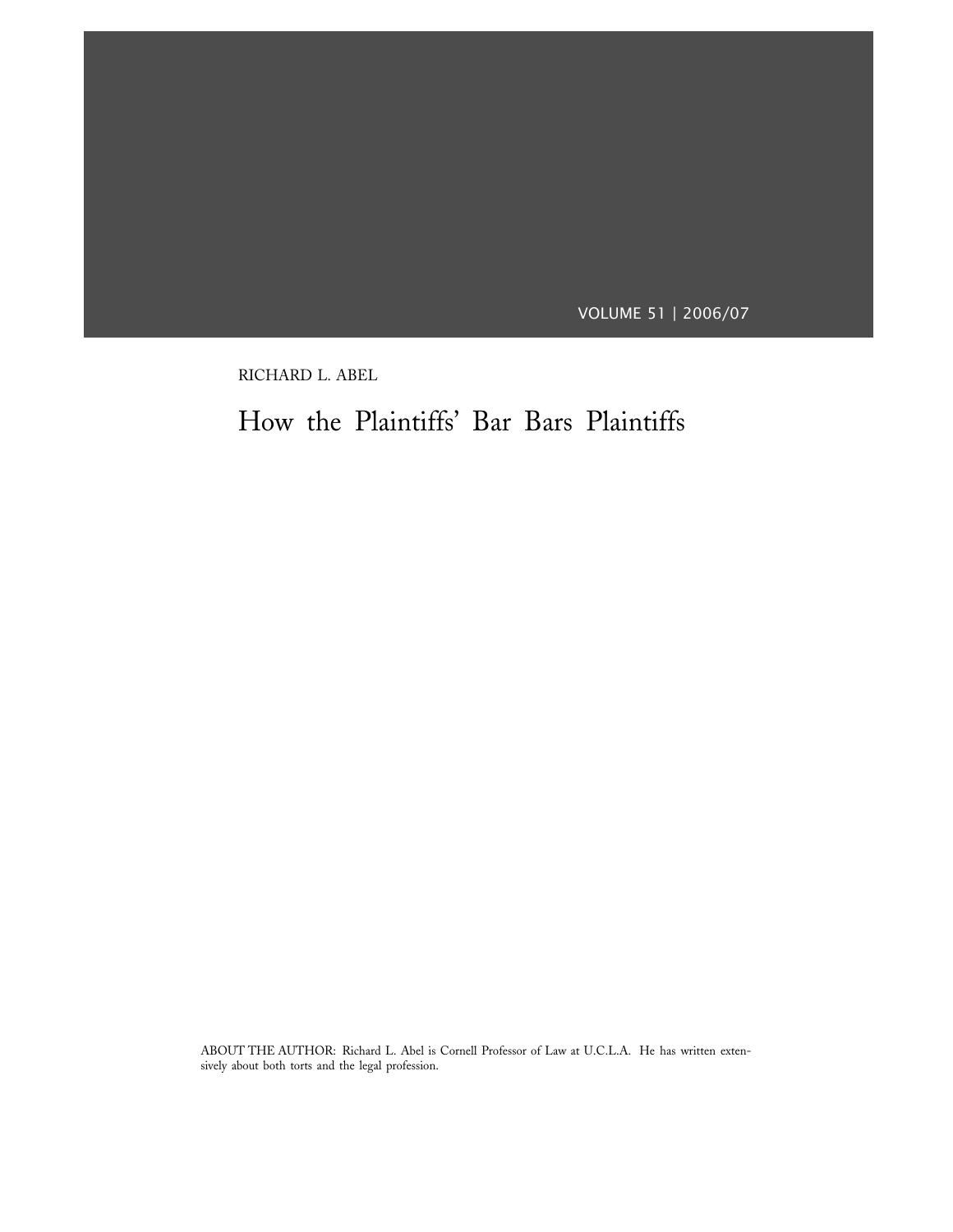The New York Law School Plaintiffs' Bar Symposium focused on the plaintiffs' *bar*. Like many of the participants, however, I am ultimately interested in the bar's *plaintiffs* and how they obtain redress.<sup>1</sup> In this article, I begin by asking whether we could dispense with private lawyers. Concluding (reluctantly) that this is politically unfeasible, in part II I analyze the divergence between the interests and capacities of clients and lawyers. In part III, I examine failures in the two institutions that structure the ways in which clients find and retain lawyers: the state and the market. In this section, I analyze a variety of innovative solutions that seek to address these failures: websites that provide better information to clients, aggregation of clients' claims, brokering practices between clients and lawyers, financing arrangements for clients and lawyers, brokering practices in financing arrangements, and marketizing of claims. In part IV, I conclude with some (pessimistic) thoughts about the politics of reforming the tort claiming process.

### **I. DO PLAINTIFFS NEED LAWYERS?**

We should begin by considering the possibility of eliminating lawyers, who are always expensive (inevitably, given their investment in human capital; deliberately, given the profession's long history of anti-competitive practices).<sup>2</sup> There are two ways of doing so.

#### *A. Alternatives to Tort*

We could abolish some or all tort claims. Victims would be relegated to savings (and loss insurance); tortfeasors would go undeterred and unpunished. Legal immunities and defenses do this for some torts and to some victims, but even the most extreme tort "reformers" (i.e., defendants and their hired guns) do not go so far. Most people have enough savings to subsist for only a few months without work (even when unencumbered by their additional medical expenses).3 Most

<sup>1.</sup> I focus on compensation, even though Myriam Gilles, panelist at New York Law School's Plaintiffs' Bar Symposium and Professor of Law at the Benjamin N. Cardozo School of Law, reminds us of Richard Posner's dictum that the sole justification for tort law is deterrence. Damages are paid only "as the price of enlisting their [victims' and lawyers'] participation in the operation of the system." Richard A. Posner, *A Theory of Negligence*, 1 J. LEGAL STUD. 29, 33 (1972). Unfortunately, we know almost nothing about the deterrent effect of tort liability and have ample reason to believe it is far from optimally efficient. Unlike Posner, I am also interested in the plight of victims; and we *do* know that delivering compensation can alleviate it.

<sup>2.</sup> *See generally* RICHARD L. ABEL, AMERICAN LAWYERS (1989) [hereinafter ABEL, AMERICAN LAWYERS]; RICHARD L. ABEL, THE LEGAL PROFESSION IN ENGLAND AND WALES (1988) [hereinafter ABEL, LEGAL PROFESSION]; RICHARD L. ABEL, ENGLISH LAWYERS BETWEEN MARKET AND STATE: THE POLITICS OF PROFESSIONALISM (2003) [hereinafter ABEL, ENGLISH LAWYERS].

<sup>3.</sup> In 2002, American households saved only 2.2% of their annual income. Bureau of Economic Analysis, National Economic Accounts, tbl.2.9, *Personal Income and Its Disposition by Households and by Nonprofit Institutions Serving Households*, l.46, *available at* http://www.bea.gov/bea/dn/nipaweb/ TableView.asp.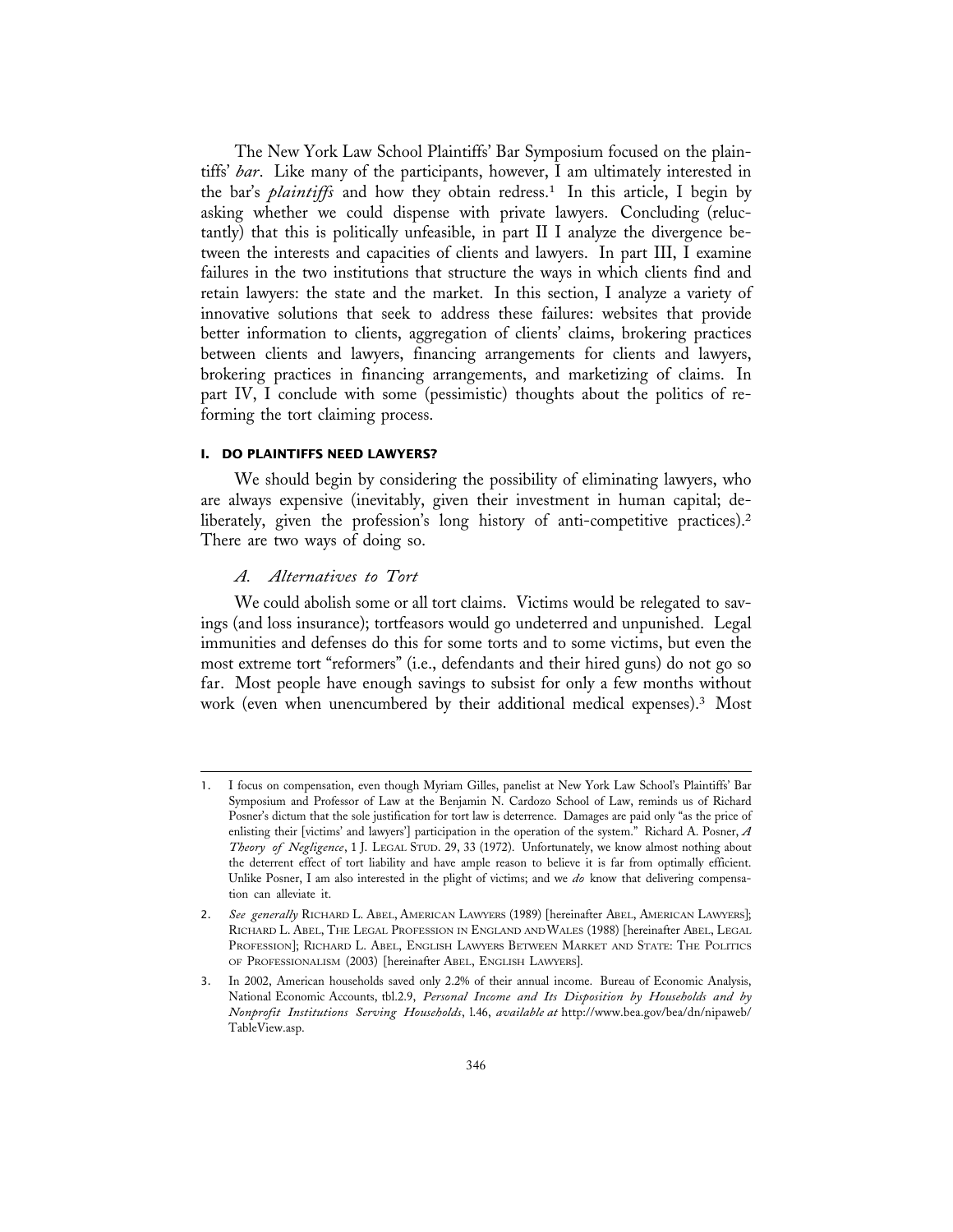#### **NEW YORK LAW SCHOOL LAW REVIEW VOLUME 51 | 2006/07**

people have little or no private loss insurance,<sup>4</sup> and fewer than half have longterm disability insurance.<sup>5</sup> Americans are not about to repudiate their exceptionalism and join the rest of the advanced industrialized world in providing an adequate social welfare system.

Alternatively, we could adopt a strict liability scheme. The obvious model is workers' compensation which was motivated, in part, by the goal of dispensing with lawyers.<sup>6</sup> Not surprisingly, they quickly made themselves indispensable once again. Perhaps there is a principle of conservation of litigious energy  $-$  a first law of juridical dynamics (analogous to that of thermodynamics): eliminate or reduce litigation over one issue (fault) and lawyers direct their efforts to other issues (causation and damages).7 In any case, defendants and their insurers and lawyers strenuously oppose strict liability, endlessly repeating the myths of litigiousness and frivolous claims.<sup>8</sup> And they are preaching to the choir: if my firstyear law students are any guide, laypeople have a strong (if unreflective) attachment to the fault principle.<sup>9</sup>

A variant of the first alternative above would be to allow subrogated insurers, but not victims, to make tort claims.10 This has definite advantages. It restores deterrence (although moral judgment is compromised when the *victim* is not seeking redress). The liability insurers that are presently repeat-player defendants would become repeat-player plaintiffs as loss insurers. They would have the same monetary incentive as victims (though not the emotional need for

- 6. *See generally* PHILIPPE NONET, ADMINISTRATIVE JUSTICE: ADVOCACY AND CHANGE IN A GOVERN-MENT AGENCY (1969) (providing a sociological analysis of workers' compensation).
- 7. At a 1978 conference on plea bargaining, I remember repeated analogies comparing the criminal justice system to a water bed (a natural metaphor at the time): suppress discretion in one area and it bulges out in another. *Special Issue on Plea Bargaining*, 13 LAW & SOC'Y REV. 189 (1979) (listing the participants of the Plea Bargaining Conference).
- 8. *See generally* WILLIAM HALTOM & MICHAEL MCCANN, DISTORTING THE LAW: POLITICS, MEDIA, AND THE LITIGATION CRISIS (2004) (providing a sociological analysis of the creation of a moral panic about litigiousness); David M. Engel, *The Oven Bird's Song: Insiders, Outsiders, and Personal Injuries in an American Community*, 18 LAW & SOC'Y REV. 551 (1984) (analyzing tort-claiming behavior in the rural Midwest).
- 9. *See* Sally Lloyd-Bostock, *Fault and Liability for Accidents from the Accident Victim's Perspective*, *in* HARRIS ET AL., COMPENSATION AND SUPPORT FOR ILLNESS AND INJURY 139–40 (1984).
- 10. Maurice Rosenberg once proposed that government should assume the task of compensating victims and aggregating their claims in a suit against tortfeasors. Maurice Rosenberg, *Devising Procedures That Are Civil to Promote Justice That Is Civilized*, 69 MICH. L. REV. 797, 813–16 (1971). Given the growth of American antipathy to government since he wrote this article, it seems more palatable to let private insurers compete to do this.

<sup>4.</sup> In 2004, 45.8 million people lacked any health insurance. U.S. Census Bureau, Health Insurance Coverage: 2004, http://www.census.gov/hhes/www/hlthins/hlthin04/hlth04asc.html (last visited Nov. 4, 2006).

<sup>5.</sup> Only forty-two percent of all full-time employees of medium and large private establishments had longterm disability insurance in 1999. BUREAU OF LABOR STATISTICS, NATIONAL COMPENSATION SURVEY: EMPLOYEE BENEFITS IN PRIVATE INDUSTRY IN THE UNITED STATES, 1999 SUPPLEMENTARY TABLES 3 tbl.1, *available at* http://www.stats.bls.gov/ncs/ebs/sp/ebtb0001.pdf (last visited Oct. 28, 2006).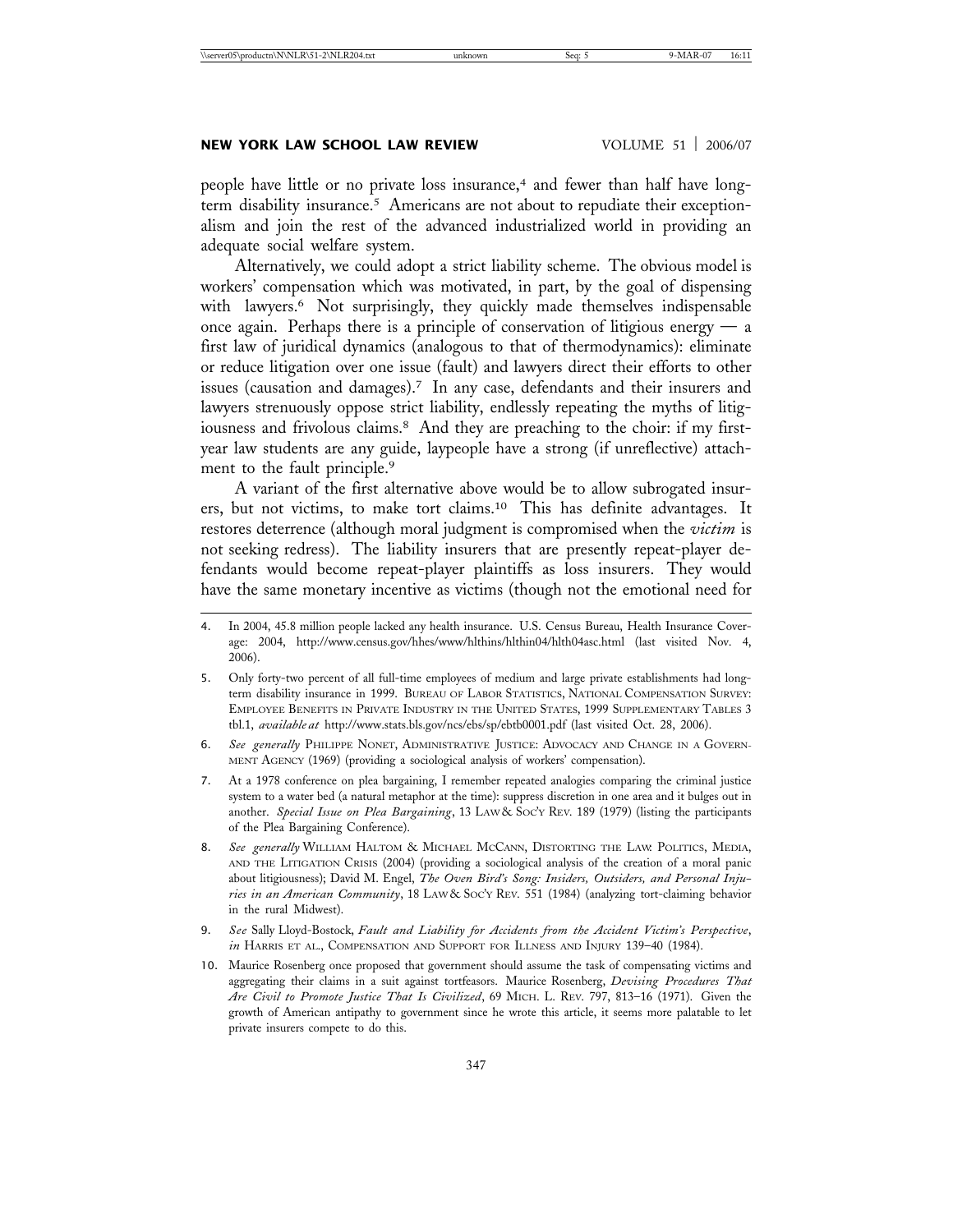justice, apology, or punishment). Claims would be institutionalized and routine.<sup>11</sup> Given the small number of players on both sides, linked in ongoing relationships, an even higher proportion of claims would be settled.12 (Indeed, a single company would often insure both parties.) Insurers would have greater bargaining power and, of course, they would be expert in retaining lawyers (inhouse or outside counsel). Defendants would lose the enormous leverage they now wield over needy victims by stalling.<sup>13</sup> (Those who get exercised over the mythic "tort liability crisis" somehow brush aside the real "tort impunity crisis" — defendants who assert frivolous defenses, stonewall, abuse procedure, file hopeless appeals, misuse bankruptcy, hide behind the corporate veil, or conceal assets or move them outside the jurisdiction, all to discourage legitimate claims and delay payment.)

But this proposal also introduces significant problems. It imposes much higher transaction costs: roughly an extra dollar for every dollar delivered to the victim.14 More importantly, many victims will have little or no loss insurance. There is reason to believe that those most likely to be seriously injured (because of the work they do, the cars they drive, the homes they inhabit, the consumer products they own, the environments in which they live) will be least likely to purchase loss insurance because they lack discretionary income — or even the confidence that they can plan for and control their destinies. These differences will reproduce inequalities not only of class but also of race (and probably age and gender). We could provide universal coverage through social insurance, but that is politically unrealistic. And first-party insurance is *always* less generous than tort damages, rarely replacing all lost income, and never compensating for intangibles.15 Those deficiencies would obstruct all three tort goals: compensation, deterrence, and punishment.

<sup>11.</sup> This is one reason why a much higher proportion of automobile accident victims make more claims than victims of accidents that occur elsewhere, for example in the workplace or at home. Richard L. Abel, *£'s of Cure, Ounces of Prevention*, 73 CAL. L. REV. 1003, 1008 (1985).

<sup>12.</sup> Stewart Macaulay, *Non-Contractual Relations in Business: A Preliminary Study*, 28 AM. SOC. REV. 55, 61–62 (1963).

<sup>13.</sup> *See generally* Lynn M. Lopucki, *The Death of Liability*, 106 YALE L.J. 1 (1996) (discussing how tortfeasors' judgment-proofing strategies undermine the liability system).

<sup>14.</sup> Alfred F. Conard, *The Economic Treatment of Automobile Injuries*, 63 MICH. L. REV. 279, 311 (1964). *See generally* Jeffery O'Connell & Jay Barker, *Compensation for Injury & Illness: An Update of the Conard-Morgan Tabulations*, 47 OHIO ST. L.J. 913 (1986) (providing statistics on claiming behavior and transaction costs); James S. Kakalik & Nicholas M. Pace, *Costs and Compensation Paid in Tort Litigation*, 1986 RAND CORP. 1 (providing statistics on claming behavior and accident costs).

<sup>15.</sup> However, I have also argued against such compensation. *See* Richard L. Abel, *General Damages Are Incoherent, Incalculable, Incommensurable, and Inegalitarian (But Otherwise a Great Idea)*, 55 DEPAUL L. REV. 253 (2006).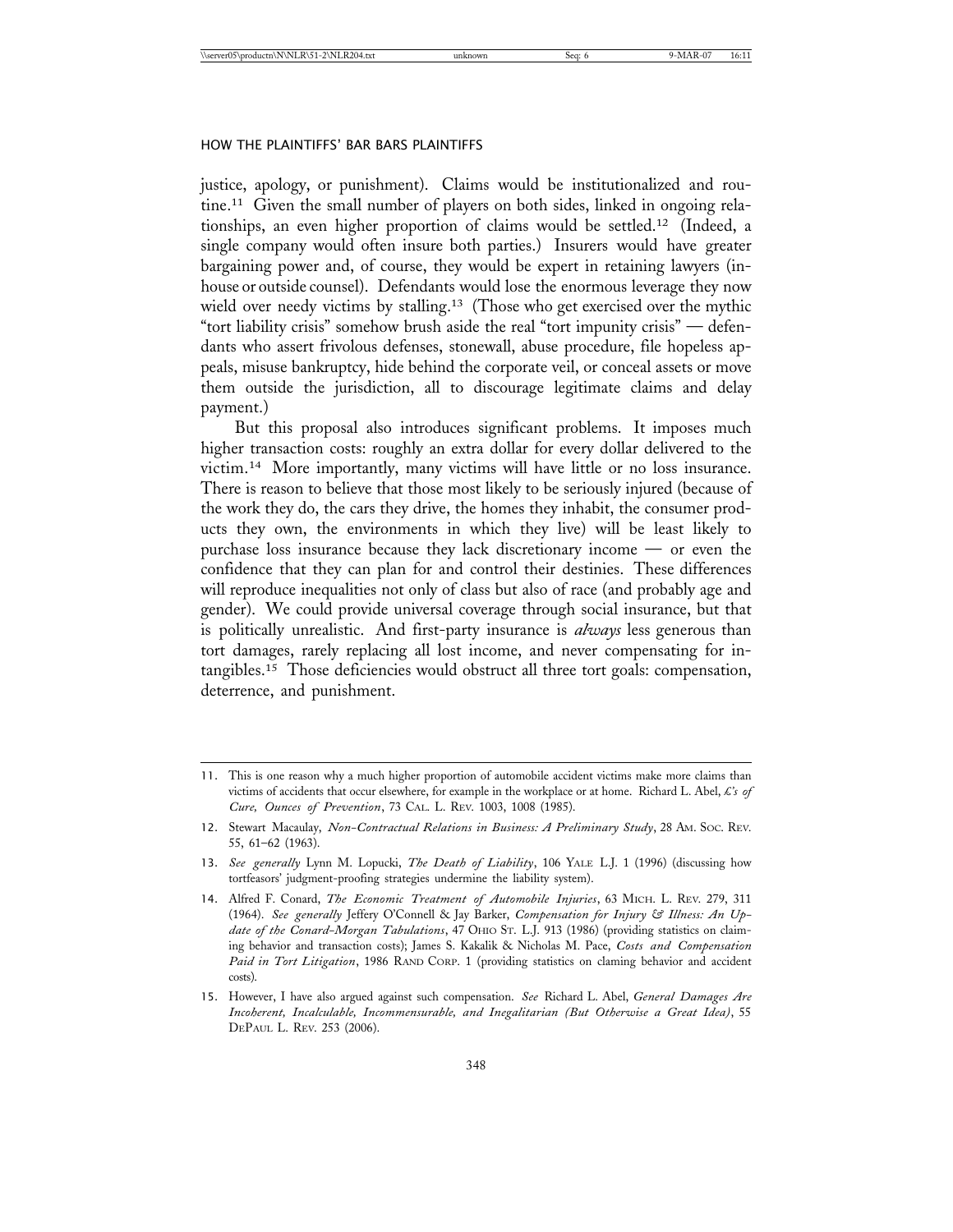### *B. Alternatives to Lawyers*

If we reject all three alternatives, victims have no choice but to claim in tort against defendants. Studies of many different kinds of injuries, in both the United States and the United Kingdom, confirm that only about a tenth of accident victims file claims.16 And in those cases, almost none does so alone. The jurisdictional limits of small claims courts exclude significant injuries.17 No layperson can litigate effectively against an institutional defendant in a regular court. Even Nolo.com, a website dedicated to self-help, advises that "the following types of injuries and accidents almost certainly require a lawyer's help: longterm or permanently disabling injuries . . . severe injuries . . . medical malpractice . . . toxic exposure" and a catch-all: "when an insurance company refuses to pay."18 Independent paraprofessionals might be able to negotiate settlements in the more routine, less serious cases (for far less than the one-third to one-half contingent fee charged by lawyers).19 Claims assessors do so in England (referring to lawyers the cases they cannot settle).20 As non-lawyers, furthermore, they may aggressively seek clients. Needless to say, this provokes fury among solicitors (who, oxymoronically, cannot solicit). It is hard to imagine the American plaintiffs' bar — which is much larger, better organized, and wealthier than its English counterpart — tolerating such a breach in its monopoly. The legal profession has attacked far less serious competitive threats as "unauthorized practice of law."21 American lawyers want to pocket their contingent fees while paraprofessional employees do much of the work.22 In any case, American "low-

- 18. Nolo.com, When You Need a Lawyer to Handle Your Personal Injury Claim, http://www.nolo.com/ article.cfm/objectID/6F50E401-DD2F-4F36-ADB1FD1C2BACAA9A/104/199/113/ART/ (last visited Sept. 6, 2006). Similarly, HALT ("An Organization of Americans for Legal Reform," formerly "Help Abolish Legal Tyranny") urges and assists self-help for many legal problems but not for serious injuries. Halt.org, http://www.halt.org (last visited Sept. 6, 2006).
- 19. HERBERT M. KRITZER, RISKS, REPUTATIONS, AND REWARDS: CONTINGENCY FEE LEGAL PRACTICE IN THE UNITED STATES 264 (2004).
- 20. *See* ABEL, ENGLISH LAWYERS, *supra* note 2, at 231–32. The leading innovators, Claims Direct and The Accident Group, have since folded. Jon Robins, *Law: An Accident Waiting to Happen,* INDEP., June 10, 2003, at Features.
- 21. *See generally* Deborah L. Rhode, *Policing the Professional Monopoly: A Constitutional and Empirical Analysis of Unauthorized Practice Prohibitions*, 34 STAN. L. REV. 1 (1981) (critically analyzing bar association enforcement of unauthorized practice of law restrictions).
- 22. For example, Carroll Seron describes an entrepreneurial workers' compensation lawyer on Long Island who has "forty operators . . . answering questions on about 7,500 open cases . . . . Attorneys take over only at the point of the hearing." CARROLL SERON, THE BUSINESS OF PRACTICING LAW: THE WORK LIVES OF SOLO AND SMALL-FIRM ATTORNEYS 100 (1996).

<sup>16.</sup> Richard L. Abel, *The Real Tort Crisis — Too Few Claims*, 48 OHIO ST. L.J. 443, 448 (1987).

<sup>17.</sup> In California, an individual cannot recover for more than \$7500 in small claims court. California Courts, Self-Help Center, Small Claims Basics, How Much Money Can I Ask For?, http://www.court info.ca.gov/selfhelp/smallclaims/scbasics.htm#howmuch (last visited Oct. 29, 2006). In New York, the limit on recovery in small claims court is \$5000. New York City Small Claims Court, In General, http:// www.courts.state.ny.us/courts/nyc/smallclaims/general.shtml (last visited Oct. 29, 2006).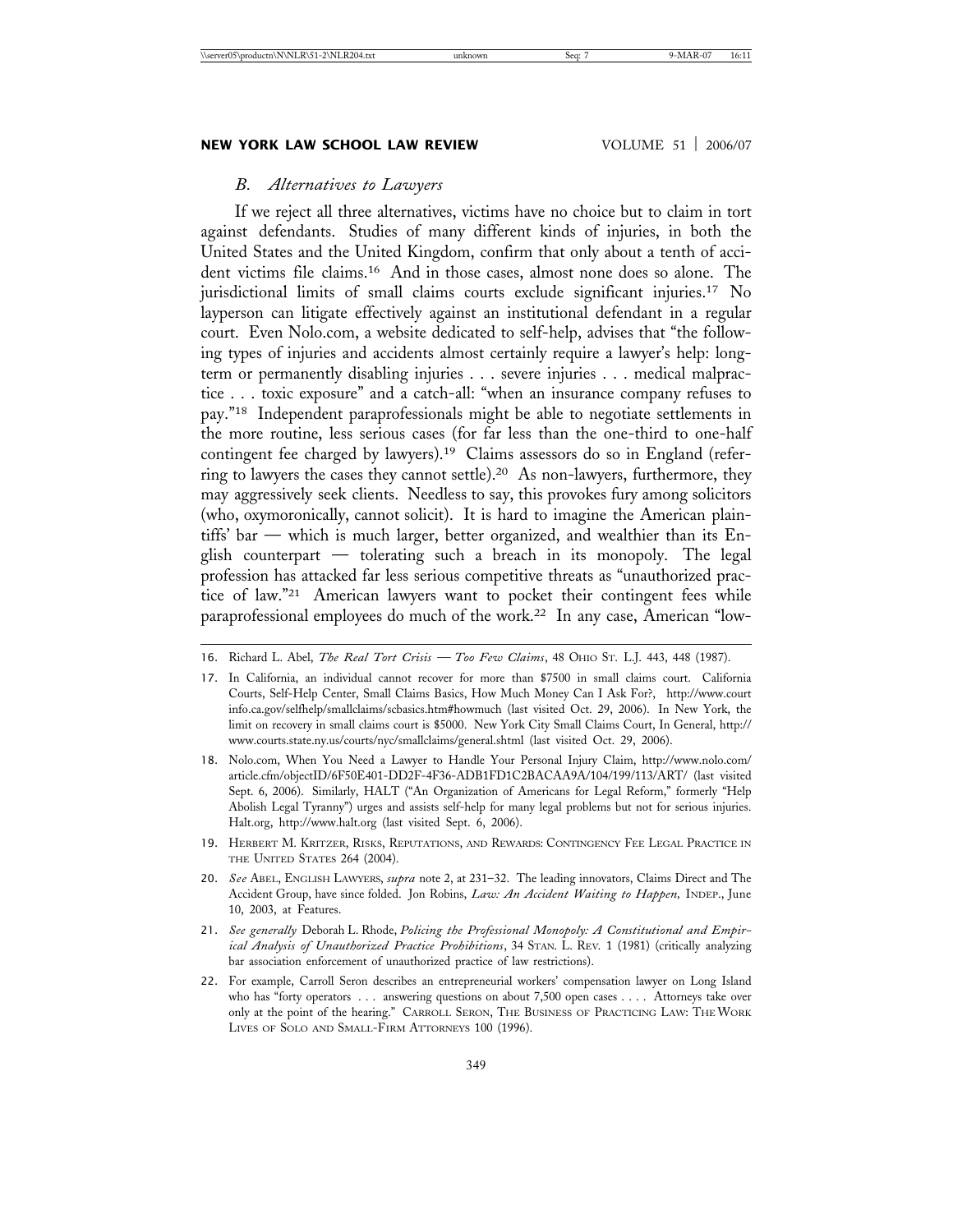level" plaintiffs' personal injury lawyers already perform such a referral role, as I discuss below.<sup>23</sup>

#### *C. Alternatives to the Market for Lawyers*

If lawyers are essential to claiming in tort, we could socialize the costs of legal representation. For half a century — from the Legal Aid Act of 1948 to the Access to Justice Act of 1999 (an Orwellian name, since it severely restricted access) — English legal aid paid private practitioners to represent tort victims (recovering most of the expense from liable defendants under cost-shifting rules).24 That still let the client choose a lawyer (a quality control problem). Although the English Legal Aid Board (now the Legal Services Commission, commonly referred to as "LSC") had the power to regulate quality (as well as cost), it made little effort to do so, especially since it lacked the client's incentive. In the United States, what little legal aid remains after twenty-five years of Republican attacks on the Legal Services Corporation has always excluded fee-generating work like personal injuries (at the insistence of private practitioners).<sup>25</sup> It is politically inconceivable to challenge this exclusion given the profitability of contingent fees. Even if it were possible, the employed lawyers who deliver legal aid in the United States would lack the contingent fee incentive for zealous advocacy (if also the perverse incentive to settle prematurely).26

- 25. The 2006 LSC budget was just \$327 million; controlled for inflation, that is about forty percent of its highpoint in 1980 (President Carter's last year). Legal Services Corporation, Press Releases, LSC Requests \$411.8 Million for FY 2007 (Feb. 2, 2006), *available at* http://www.lsc.gov.press/pr\_detail\_T7\_ R17.php. In England, which long reviled American contingent fee lawyers as "cowboys," the *Labour* government used conditional fees to justify eliminating legal aid for *all* money cases. *See* ABEL, ENGLISH LAWYERS, *supra* note 2, at 294–95.
- 26. On the distortions of contingent fees, see generally Kevin M. Clermont & John Currivan, *Improving on the Contingent Fee*, 63 CORNELL L. REV. 529 (1978); Bruce L. Hay, *Optimal Contingent Fees in a World of Settlement*, 26 J. LEGAL STUD. 259 (1997); Herbert M. Kritzer et al., *The Impact of Fee Arrangement on Lawyer Effort*, 19 LAW & SOC'Y REV. 251 (1985); Geoffrey P. Miller, *Some Agency Problems in Settlement*, 16 J. LEGAL STUD. 189 (1987); and Murray L. Schwartz & Daniel J.B. Mitchell, *An Economic Analysis of the Contingent Fee in Personal Injury Litigation*, 22 STAN L. REV. 1125 (1970) (demonstrating divergence between interests of lawyer and client). Economic modelers argue that contingent fees allow both clients and lawyers to signal the quality of the case and choose the optimal mix of those fees and hourly rates or fixed retainers. Daniel F. Rubinfeld & Suzanne Scotchmer, *Contingent Fees for Attorneys: An Economic Analysis*, 24 RAND J. ECON. 343 (1993). In fact, virtually *all* personal injury cases are taken on contingent fees, and the percentages are strikingly uniform. KRITZER, *supra* note 19, at 39 tbl.2.4, 264.

<sup>23.</sup> JEROME E. CARLIN, LAWYERS ON THEIR OWN: A STUDY OF INDIVIDUAL PRACTITIONERS IN CHICAGO 75 (1962).

<sup>24.</sup> *See* ABEL, ENGLISH LAWYERS, *supra* note 2, at 293–353. At its inception, English legal aid covered eighty percent of the population; even after the ravages of both Conservative and Labour governments, the legal aid covered about half of the population.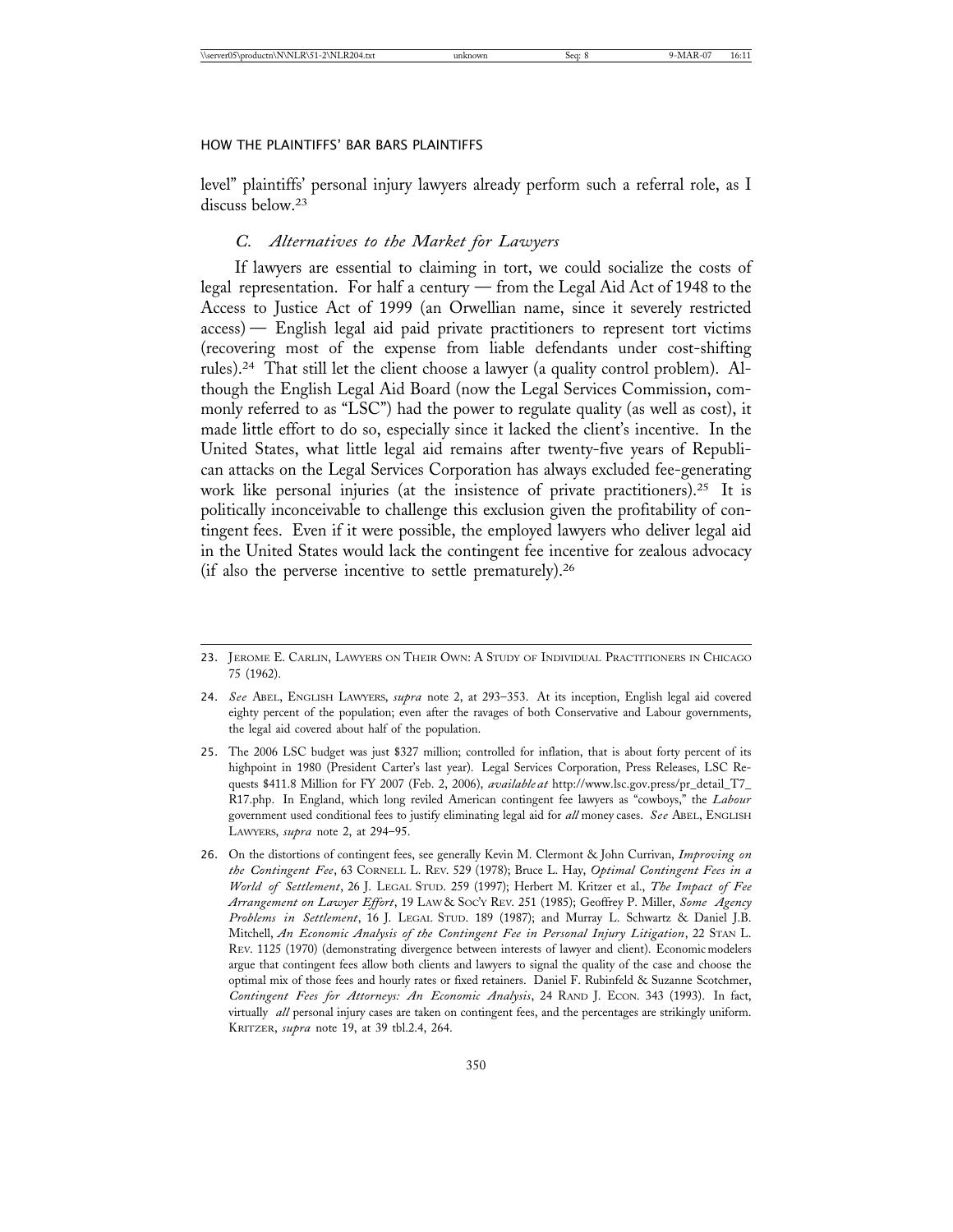#### **II. MAPPING THE INTERESTS AND CAPACITIES OF CLIENTS AND LAWYERS**

That leaves the onus on the injured victim to choose and instruct a lawyer.<sup>27</sup> This generates a number of problems. One way to map them is to contrast the interests and capacities of clients and lawyers.

### *A. Choice*

*Clients* want to choose from a range of lawyers: more than one, but not too many. (Manufacturers and retailers know that excessive choice depresses consumption; information overload compels satisficing.)<sup>28</sup> While rural areas and small towns offer too few choices,<sup>29</sup> the metropolis offers far too many.<sup>30</sup>

*Lawyers* want to choose clients rather than be chosen by them. Lawyers want an exclusive source of business, i.e., protection from competition with other lawyers,<sup>31</sup> and perhaps a filter to weed out junk cases.<sup>32</sup>

#### *B. Information about Quality*

*Clients* want information about lawyer quality (in order to maximize likelihood of success and size of award). The asymmetries generated by the division of labor (which gave rise to the legal profession in the first place) make such information difficult to acquire, especially since the quality of services (unlike that of products) is better assessed ex post than ex ante. Clients are likely to place undue reliance on inputs such as credentials (which is why lawyers display framed university diplomas and bar admission certificates on their walls), process

- 29. *See generally* DONALD LANDON, COUNTRY LAWYERS: THE IMPACT OF CONTEXT ON PROFESSIONAL PRACTICE (1990).
- 30. The Yellow Pages for any major city list thousands of lawyers and provide no useful distinctions.
- 31. Some nineteenth century professions required a potential competitor to obtain permission from the client's previous professional service provider before offering services. Like other feudal status relationships, this one lasted for a lifetime — and often across generations. There are still vestiges of that practice. Kritzer reports that a Wisconsin firm depending heavily on referrals "jealously guards its relationships with referring lawyers, to the point that if a client previously referred by another lawyer directly contacts the firm about a new case, the firm will ask the client to go back through the original lawyer." KRITZER, *supra* note 19, at 60.
- 32. What one of Sara Parikh's informants called "piece-of-shit cases, excuse my language." Sara Parikh, Professionalism and Its Discontents: A Study of Social Networks in the Plaintiff's Personal Injury Bar 124 (2001) (unpublished Ph.D. dissertation, University of Illinois at Chicago) (on file with author).

<sup>27.</sup> On the importance of victims actively participating in the pursuit of their claims, see generally DOUGLAS E. ROSENTHAL, LAWYER AND CLIENT: WHO'S IN CHARGE? (1974) (providing a sociological analysis of lawyer-client relations in tort cases).

<sup>28.</sup> *See* Barry Schwartz, Hazel Rose & Alana Conner Snibbe, *Is Freedom Just Another Word for Many Things to Buy*, N.Y. TIMES, Feb. 26, 2006, at 14; *see also* BARRY SCHWARTZ, THE PARADOX OF CHOICE: WHY MORE IS LESS (2004) (arguing that greater choice can hurt consumers). *See generally* Barry Schwartz, Andrew Ward, Sonja Lyubomorsky, John Monterosso, Katherine White & Darrin R. Lehman, *Maximizing Versus Satisficing: Happiness is a Matter of Choice*, 83 J. PERSONALITY & SOC. PSYCHOL. 1178 (2002).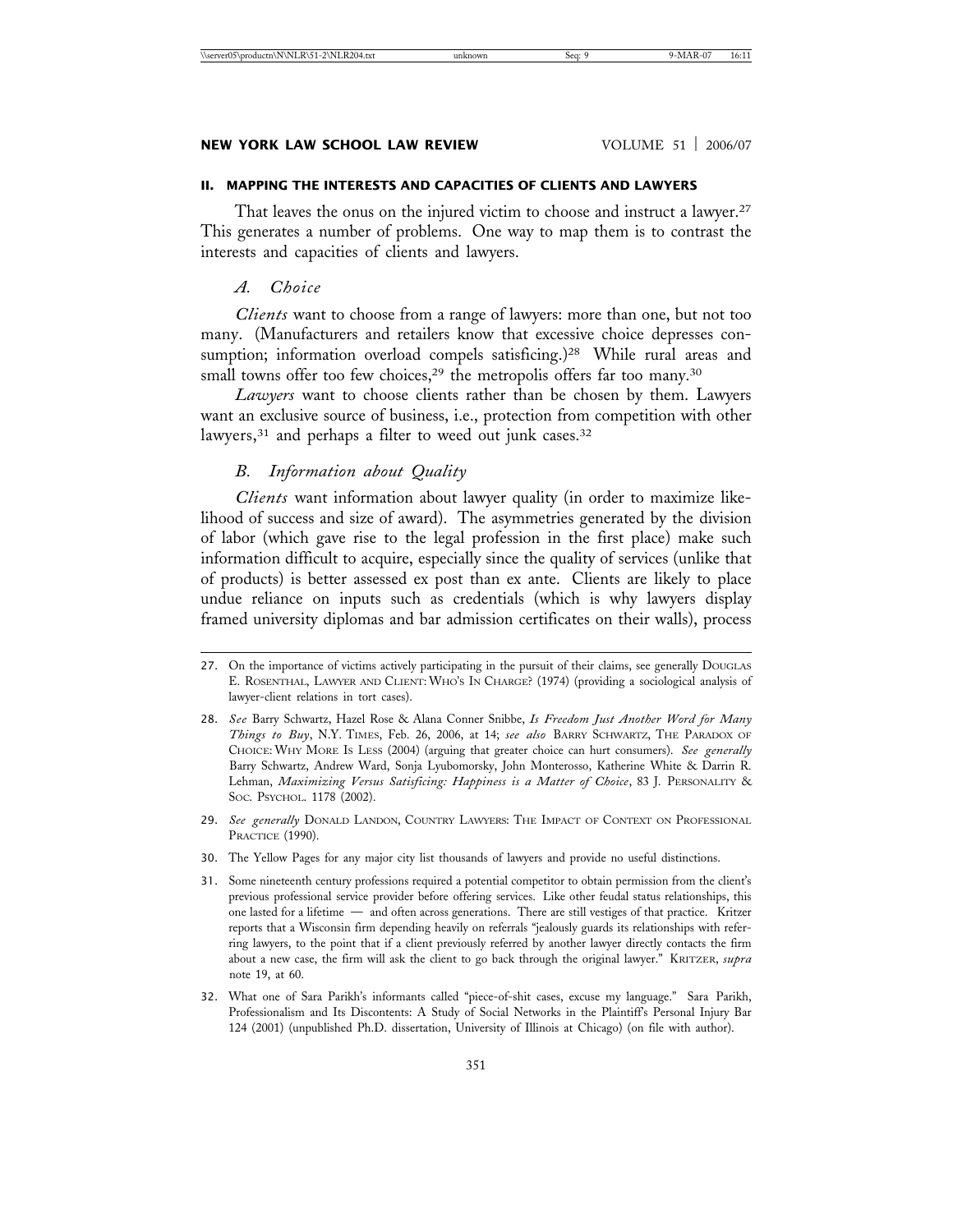(the legal equivalent of bedside manner),<sup>33</sup> outcomes/recoveries (which do not control for the other factors of production: evidence of liability and magnitude of damages), and the visible accoutrements of success (office address and furnishings, the lawyer's clothes and car, media publicity). Some clients want second opinions; but all lawyers may offer overly optimistic predictions in order to get business.

*Lawyers* want to maximize their attractiveness while concealing deficiencies. (That is one reason why the profession denies the public access to information about client complaints to disciplinary bodies.) Lawyers want to control the information available to clients; they resent second opinions (an act of lèse majesté, which appears to question their judgment). They want accurate information about the strength and value of the client's case, which clients have an incentive to exaggerate.

#### *C. Information about Cost*

*Clients* want to minimize cost. If they engage in comparison shopping, they are likely to give excessive weight to price (which can be estimated in advance) without being able to judge the quality tradeoff (because this cannot be determined until after the fact, and even then cannot be measured without controls for inputs). Alternatively, clients may mistake a high price as a reliable signal of quality.<sup>34</sup>

*Lawyers* want to maximize profit, i.e., obtaining a return on their investment of capital, overhead, and especially time. This creates many possibly perverse incentives affecting case selection, substitution of capital for labor, delegation to nonprofessionals, premature settlement (because of diminishing return on additional hours invested), and package deals with insurers (selling big cases short to get more for small ones).35 Lawyers do not want to quote prices to clients in advance.36 They detest clients who shop around. Moreover, there is virtually NO price competition in contingent fees.

## *D. Who Waits for Whom*

*Clients* want lawyers available on demand but do not want to pay when not using them. (The English Bar claimed that as an advantage over both a unified profession and employed advocates.)

<sup>33.</sup> "When asked the question, 'How can someone tell if he has chosen a very competent lawyer?' . . . 30% (22 of 59) said by his manner once you have met him. . . ." ROSENTHAL, *supra* note 27 at 130.

<sup>34.</sup> When he was practicing law in Los Angeles, Richard Nixon observed with his usual cynicism: "I never realized how easy it is to make money. I just got twenty-five thousand dollars for telling a bunch of stupid jerks something they could have learned from the newspapers," that "France will remain stable as long as de Gaulle's in power." PAUL HOFFMAN, LIONS IN THE STREET: THE INSIDE STORY OF THE GREAT WALL STREET LAW FIRMS 100 (1973).

<sup>35.</sup> ROSENTHAL, *supra* note 28, at 103. *See generally* H. LAURENCE ROSS, SETTLED OUT OF COURT: THE SOCIAL PROCESS OF INSURANCE CLAIMS ADJUSTMENT (1980) (analyzing insurance claims adjustment).

<sup>36.</sup> *See* ABEL, ENGLISH LAWYERS, *supra* note 2, at 361–63.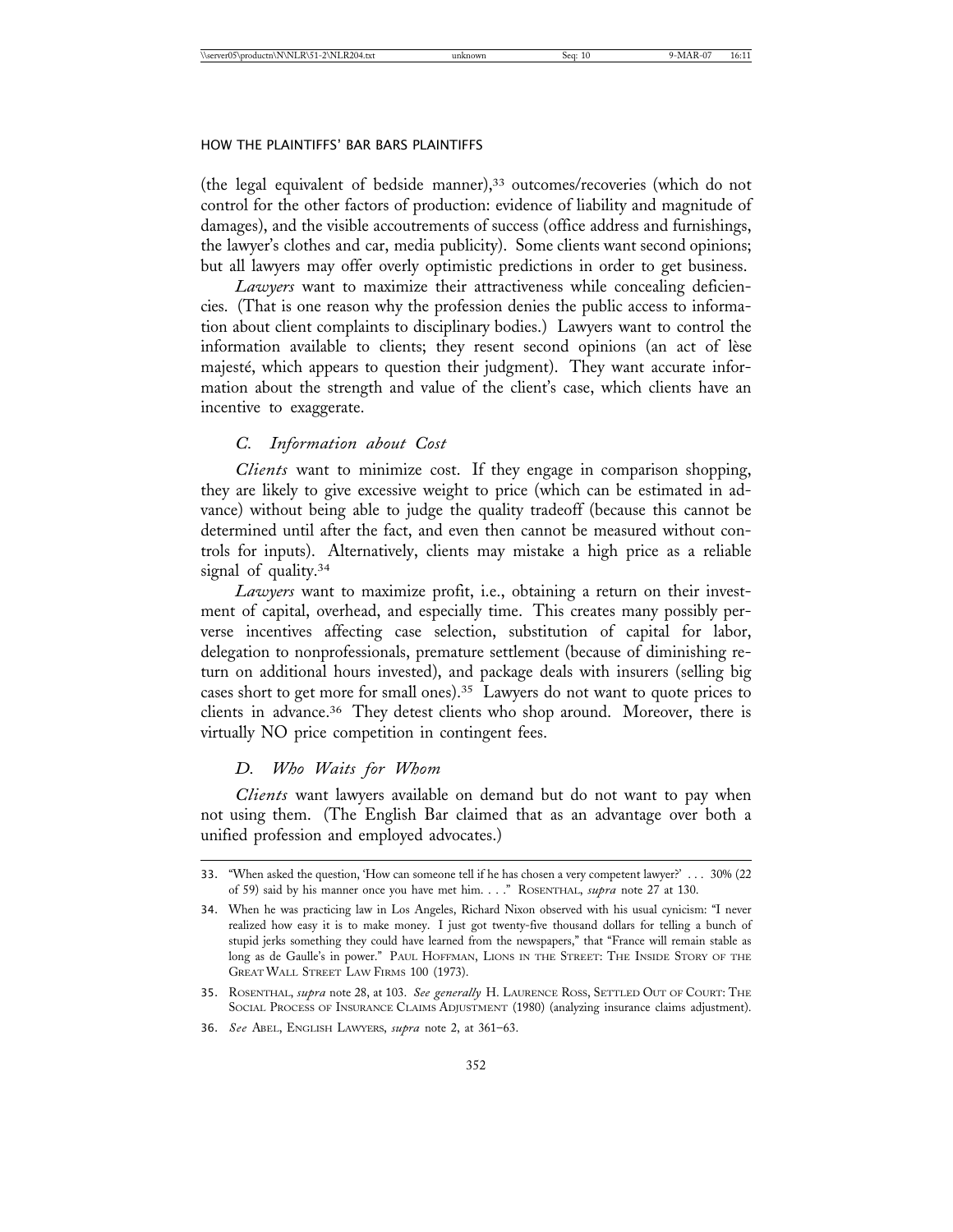#### **NEW YORK LAW SCHOOL LAW REVIEW WE ARE VOLUME 51 | 2006/07**

*Lawyers* (like doctors or contractors) want a queue of waiting clients. (But in order to ensure a steady flow of work, barristers' clerks overbook, often requiring them to return a brief to the solicitor's firm on the eve of trial.)<sup>37</sup>

#### *E. Responsiveness and Speed*

*Clients* want to be kept informed of the progress of their cases and get quick results. (Failures in both areas provoke clients' most frequent complaints.)<sup>38</sup>

*Lawyers* want to control the information available to clients: "Don't call me, I'll call you." They want to invest their time where it will produce the highest returns for themselves, not the quickest results for clients. They tend to blame delays on the legal system.

#### *F. Billing*

*Clients* want transparent bills and a means of questioning charges.39

*Lawyers* want clients who pay without challenging the one-line statement "for services rendered."

# **III. MATCHING THE INTERESTS OF CLIENTS AND LAWYERS**

### *A. Collective Failures*

Two institutions determine whether clients get what they want: the state and the market. Although laissez-faire ideologues oppose all regulation, some regulation is necessary since the information asymmetry that justifies professions also introduces serious imperfections into the market for legal services. However, existing regulation does a poor job of both correcting those imperfections and maximizing quality while minimizing price. Entry barriers have more to do with occupational rent-seeking behavior than with ensuring competence and integrity.40 Neither professional discipline nor malpractice liability does a good job of preventing or correcting misconduct or negligence.41 Peer pressures are as

<sup>37.</sup> *See* ABEL, LEGAL PROFESSION, *supra* note 2, at 188.

<sup>38.</sup> Richard L. Abel, *Practicing Immigration Law in Filene's Basement,* 84 N.C. L. REV. 1449, 1495 tbl.1  $(2006)$ .

<sup>39.</sup> The English Law Society required all solicitors' firms to establish an internal mechanism for handling complaints and to inform clients about it. Christa Christensen, Suzanne Day & Jane Worthington, *Learned Profession? — The Stuff of "Sherry Talk": The Response to Practice Rule 15*, 6 INT'L J. LEGAL PROF. 27 (1999).

<sup>40.</sup> *See generally* MORRIS M. KLEINER, LICENSING OCCUPATIONS: ENSURING QUALITY OR RESTRICTING COMPETITION? (Upjohn Inst. ed., 2006) (analyzing the anti-competitive effects of licensing laws).

<sup>41.</sup> ABEL, ENGLISH LAWYERS, *supra* note 2, at 335; ABEL, AMERICAN LAWYERS, *supra* note 2, at 143.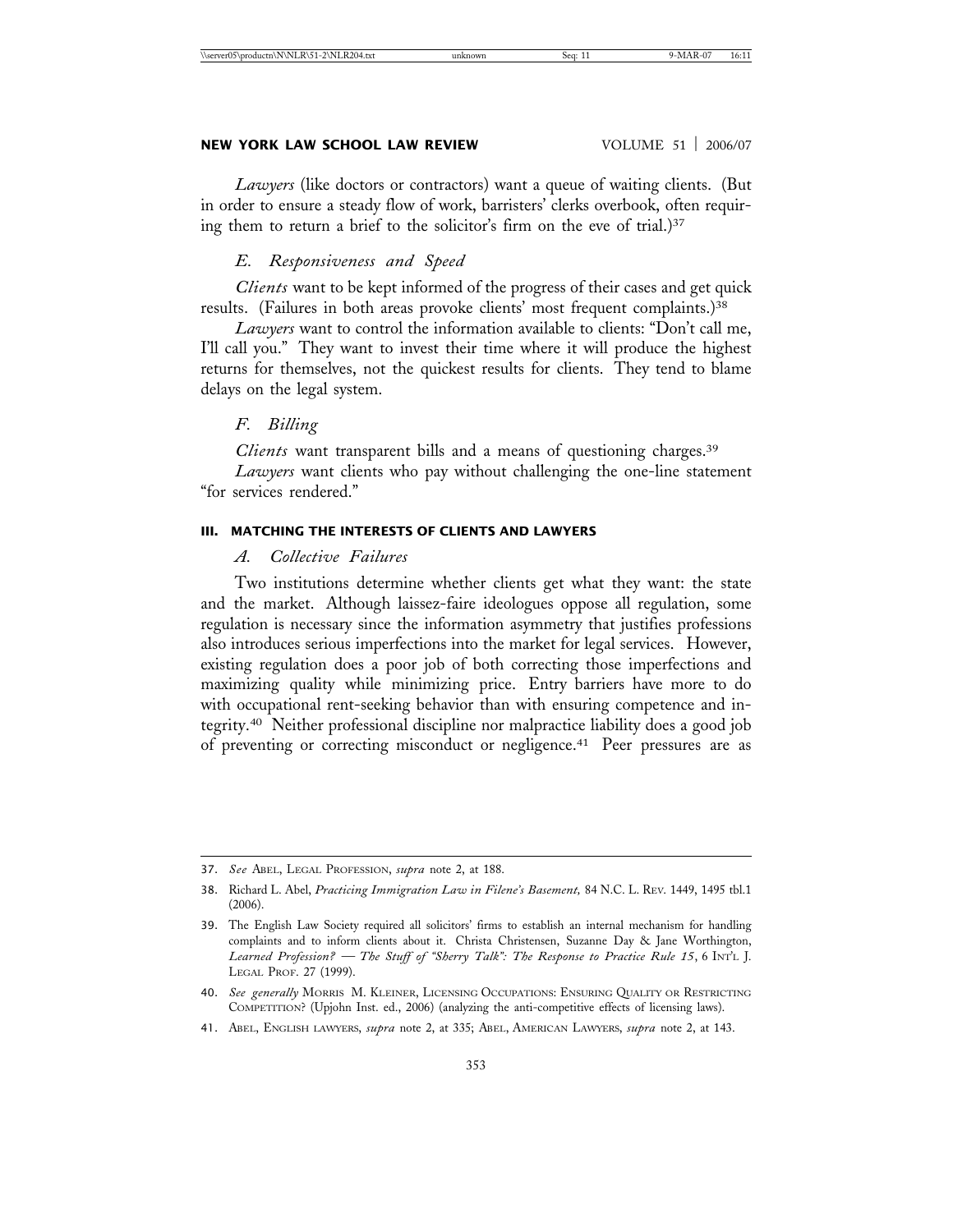likely to encourage bad conduct as good.<sup>42</sup> In any case, much of the plaintiffs' bar practices alone43 and much of the harmful behavior is invisible to other lawyers.

Law could emulate medicine (as it often does)<sup>44</sup> by institutionalizing de facto specialization. But there is still the problem of measuring competence and integrity. How predictive are input measures, like experience and formal examination? (As far as I know, there has *never* been any attempt to validate the entry barriers to the legal profession by empirically testing correlations between law school or bar exam grades and lawyer performance.) Process measures, like file review, may be the most accurate, but they are also the most expensive to apply and tend to accentuate what can be counted.<sup>45</sup> Outcome measures — like those that open the door to the Inner Circle of Advocates and the Richard Grand Society — may simply reflect chance (the injury victim's bad luck, the lawyer's good luck) and certainly do not demonstrate good, much less excellent, performance.46 General practitioners resent and resist any certification that places them at a competitive disadvantage, sometimes demanding that they be grandfathered in.47 And any additional entry barrier (even mere certification) has the potential to extract further monopoly rents.

<sup>42.</sup> JEROME E. CARLIN, LAWYERS' ETHICS: A SURVEY OF THE NEW YORK CITY BAR 96–116 (1966).

<sup>43.</sup> Nearly half of all private practitioners are solo, which is more than a third of all lawyers. CLARA N. CARSON, THE LAWYER STATISTICAL REPORT: THE LEGAL PROFESSION IN 2000 tbls.6 & 7 (2004). Fifty-six percent of Rosenthal's sample practiced alone or with one other lawyer. ROSENTHAL, *supra* note 27, at 133. A 1995 survey of Wisconsin contingent-fee lawyers found that they worked in firms whose median size was six lawyers; only five percent worked in firms of fifty or more. KRITZER, *supra* note 19, at 29.

<sup>44.</sup> In the 1920s American lawyers sought to do a "Flexner." The ABA persuaded the Carnegie Commission, which had previously produced the Flexner report recommending drastic cuts in the number of new doctors, to fund a similar study of lawyers. But the investigator, Alfred Z. Reed, urged the profession to recognize that two distinct tiers of lawyers served different clienteles. Disgusted, the ABA commissioned Elihu Root to produce the report it wanted and then used it to justify raising entry barriers. ABEL, AMERICAN LAWYERS, *supra* note 2, at 46.

<sup>45.</sup> *See* Avrom Sherr, *Assessing the Quality of Legal Work: Measuring Process,* 1 INT'L J. LEGAL PROF. 135, 143–44 (1994). *See generally* AVROM SHERR, RICHARD MOORHEAD & ALAN PATERSON, LAW-YERS — THE QUALITY AGENDA: ASSESSING AND DEVELOPING COMPETENCE AND QUALITY IN LEGAL AID (1994) (developing and testing measures of lawyer quality).

<sup>46.</sup> In 1972 Richard D. Grand secured the highest pain and suffering damages ever awarded: \$2.5 million for a severely burned engineering graduate student with a wife and baby. *See* Wry v. Dial, 503 P.2d 979 (Ariz. App. Ct. 1972). (I have taught that case for thirty years to illustrate the subjectivity of juror evaluations.) Grand celebrated his victory by inviting lawyers who had won a million dollars to join his "Inner Circle of Advocates," whose logo featured a "7," representing their "seven-figure verdict[s]." Inner Circle, http://www.innercircle.org (last visited Oct. 28, 2006). To ensure exclusivity, he subsequently limited membership to 100. A quarter-century later he founded a similar organization of "pre-eminent personal injury and medical malpractice lawyers" in the U.K., modestly naming it "The Richard Grand Society." Richard Grand Society, http://www.richardgrandsociety.com (last visted Oct. 27, 2006).

<sup>47.</sup> For an account of a struggle between inclusion and exclusion, see ABEL, ENGLISH LAWYERS, *supra* note 2, at 226–29.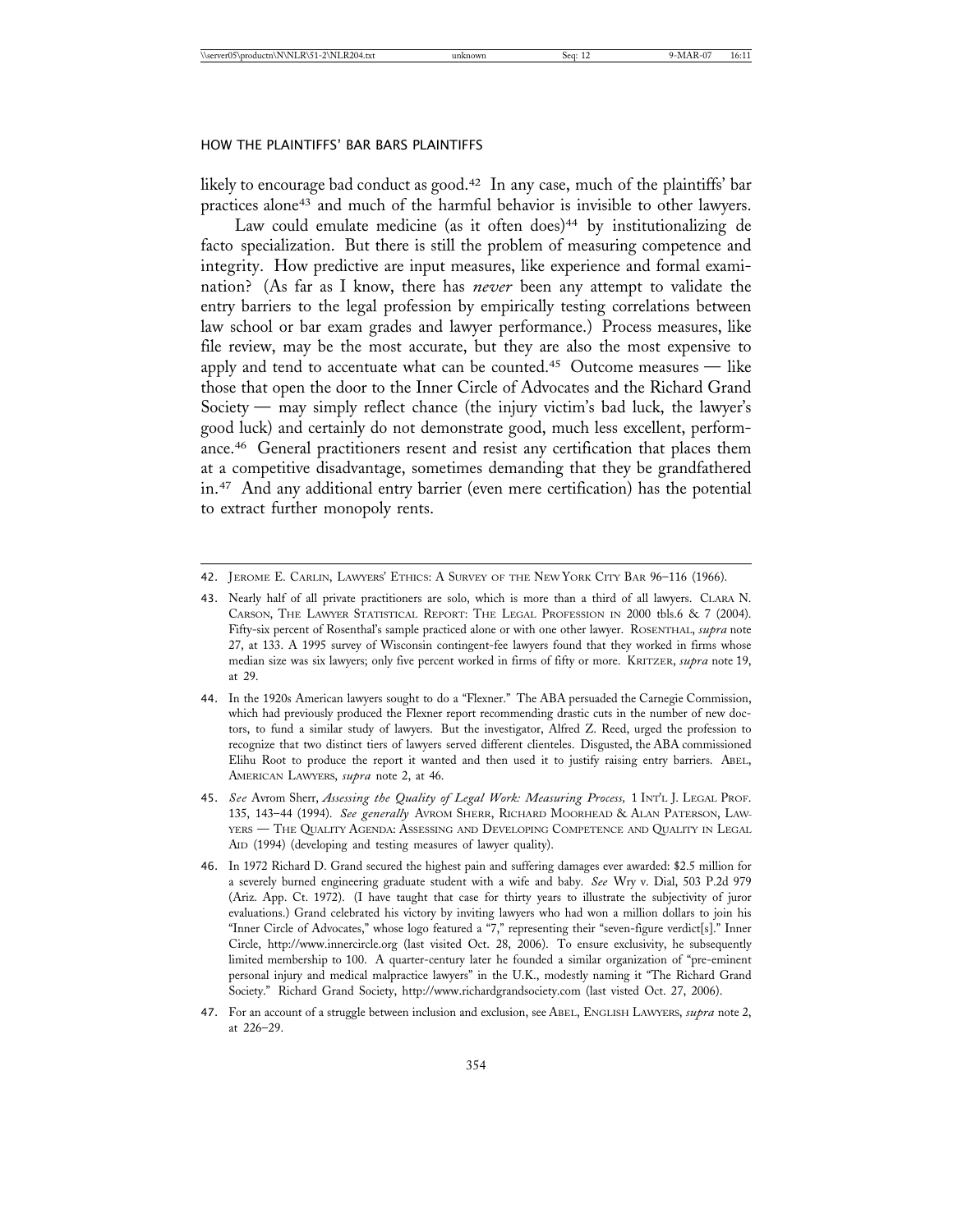# *B. Market Failures*

That leaves clients dependent on the market. This concluding section will evaluate existing mechanisms and consider some alternatives. Defendants, unlike plaintiffs, are adequately served by the market.<sup>48</sup> They are repeat players. They can reduce costs by employing paraprofessionals (e.g., claims adjusters).<sup>49</sup> In-house counsel has the expertise to evaluate the performance of outside counsel and the bargaining power to negotiate lower fees (such as reverse contingent fees) and force lawyers to compete in beauty parades to get their business. The middle class once had family lawyers (just as they had family doctors). Only the wealthy have either today.<sup>50</sup> The average American uses a lawyer only twice in a lifetime.<sup>51</sup> Half of Americans report *never* having had a serious tort problem.<sup>52</sup> Only about a fourth of those who report having had a serious tort problem saw a lawyer.<sup>53</sup> Individuals do not like to anticipate the unpleasant events that force them to consult lawyers: arrest, deportation, eviction, debt collection, IRS audits, job loss, bankruptcy, injury, divorce, death. Lawyers had reputations in smallscale face-to-face societies (although the information may have been inaccurate or irrelevant, and choice was more limited).<sup>54</sup> English solicitors still know something about barristers' reputations. But few Americans have any meaningful knowledge about the competence of personal injury lawyers. Personal injury clients emerge from the encounter with their lawyers with a far worse impression than those who consult lawyers about any other problem.<sup>55</sup> This negative judgment extends across every dimension of performance: keeping clients informed of progress, paying attention, charging fair fees, being prompt, interested and honest, and providing full explanations.<sup>56</sup> But even experienced clients only know about the one or two lawyers they have used, not the other 99.99%.

Lawyer referral services allocate clients to lawyers. But because the schemes are run by professional associations, they suppress competition by choosing lawyers randomly (usually in alphabetical order), without screening for competence

- 51. BARBARA A. CURRAN, THE LEGAL NEEDS OF THE PUBLIC 190 (1977).
- 52. *Id.* at 102, 103 tbl.4.8.
- 53. *Id.* at 103. *Compare* fig.4.1 *with* fig.5.14.
- 54. *See generally* LANDON, *supra* note 29.
- 55. CURRAN, *supra* note 51, at 198 fig.5.17.
- 56. *Id.* at 213 fig.5.23.

<sup>48.</sup> Herbert M. Kritzer, *The Commodification of Insurance Defense Practice,* VAND. L. REV. (forthcoming 2007).

<sup>49.</sup> *See generally* ROSS, *supra* note 35.

<sup>50.</sup> "After their accident, a mere twenty percent (twelve of fifty-nine) of the clients consulted with an attorney they had used before, whom they thought of as their 'family lawyer.'" ROSENTHAL, *supra* note 27, at 128–29.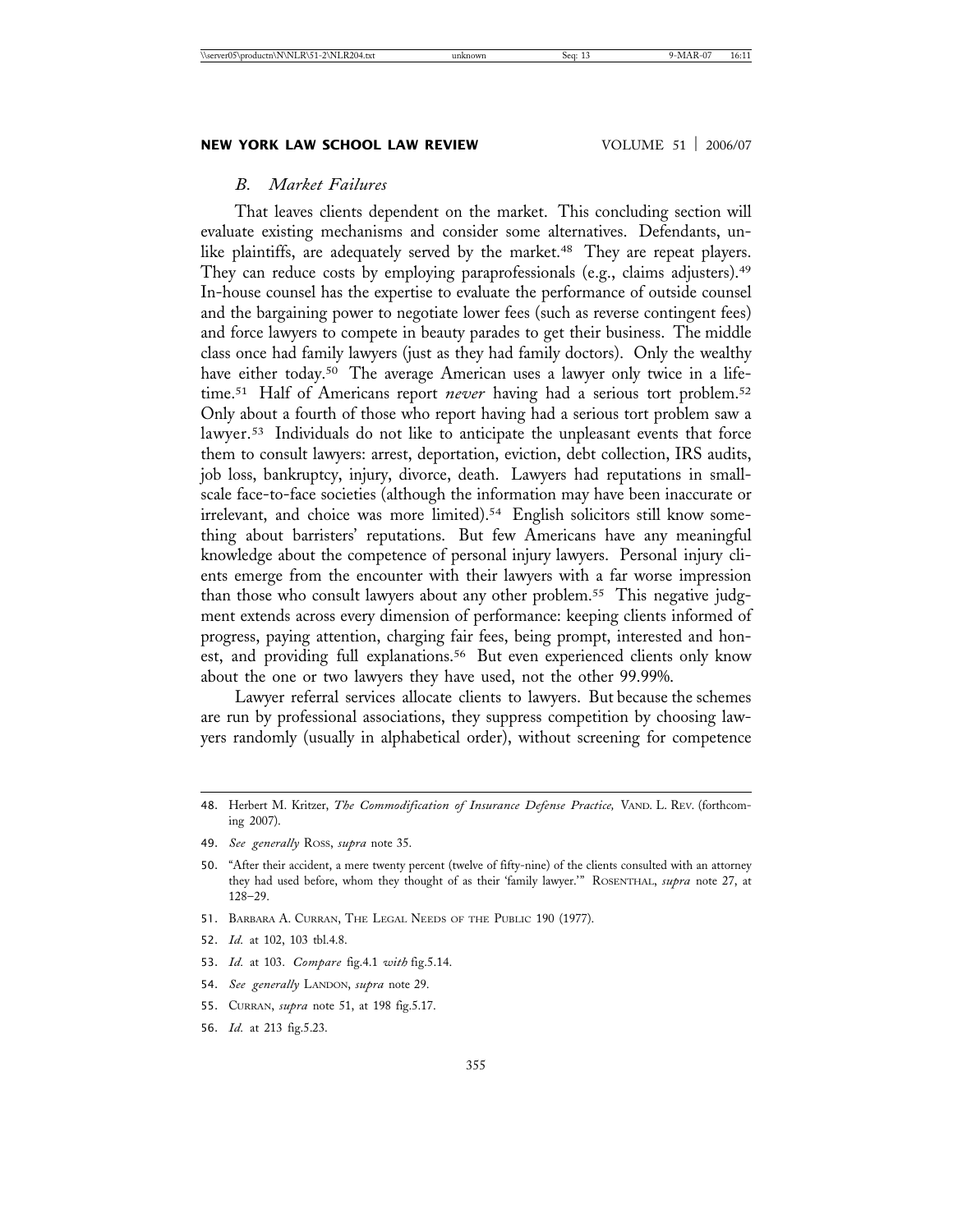or fitness.57 Prepaid legal service plans limit clients to those lawyers who sign up. Because legal insurance almost always is a fringe benefit of employment, clients have no say about which lawyers belong to the plans and little information to guide clients in choosing among lawyer members.58 In any case, such plans usually exclude personal injuries because of the availability of contingent fees.

The Internet has privatized referral services. Although the new technology is free, fast, and available to anyone with on-line access, it has its own severe limitations. Martindale-Hubbell allows victims to seek a lawyer by tort and location. But a search using the terms "automobile accidents" and "Los Angeles" produced 114 listings, with little useful information to guide victims in choosing among them (or an explanation why the tens of thousands of other Los Angeles lawyers were excluded).59 Typing "personal injury lawyer" into Google produced ninety-one million results. But few tort victims are likely to go beyond the sponsored links and websites on the first page. Unlike Martindale-Hubbell, which purports to encompass most practitioners (if it does not make referrals to all of them), other websites favor a few lawyers. The fact that the same ones appear on several sites strongly suggests that they pay to be there. PersonalInjuryFYI.com lists only three firms in all of Los Angeles: Booth & Koskoff (which boasts of having collected over \$283 million), Vieira Trial Law, and the Law Offices of Cavalluzzi & Cavalluzzi.60 PersonalInjuryLawyerShop.com lists the same three.61 AccidentNetwork.com refers to a single law firm in all of Los Angeles and Orange Counties.62 A few sites let even casual visitors (like me) learn that lawyers can buy referrals.63 PersonalInjuryLawOffices.com promises lawyers "an exclusive listing and a guarantee that our keywords will remain a first page-

- 60. Personal Injury, http://www.personalinjuryfyi.com/search/zip.html (last visited Sept. 25, 2006).
- 61. Injury Lawyer Shop, http://www.injurylawyershop.com (last visited Sept. 25, 2006).
- 62. Accident Network, http://www.accidentnetwork.com/attorneys\_California.html (last visited Sept. 25, 2006).
- 63. Injury Board, http://www.injuryboard.com (last visited Oct. 1, 2006).

<sup>57.</sup> *See* BARLOW F. CHRISTENSEN, LAWYERS FOR PEOPLE OF MODERATE MEANS 173–204 (1970); ROSEN-THAL, *supra* note 27, at 140–41. The California State Bar website lists twenty-six lawyer referral services for Los Angeles County. California State Bar, http://www.calbar.ca.gov (last visited Oct. 28, 2006). When I checked the service for my own city, Santa Monica, it promised that "[a]ll lawyers are carefully screened and meet both State bar and LRIS experience requirements." Santa Monica Bar Association, http://www.smba.net (last visted Oct. 28, 2006).

<sup>58.</sup> *See generally* F. RAYMOND MARKS, ROBERT P. HALLAUER & ROBERT R. CLIFTON, THE SHREVEPORT PLAN: AN EXPERIMENT IN THE DELIVERY OF LEGAL SERVICES (1974).

<sup>59.</sup> Find a Lawyer, http://www.lawyers.com (last visited Sept. 5, 2006). An earlier study of personal injury lawyers found that only two of the sixty-two were rated by Martindale. ROSENTHAL, *supra* note 27, at 136. There were nearly 140,000 lawyers in California in 2005. American Bar Association, National Lawyer Population by State, http://www.abanet.org/marketresearch/2006\_national%20\_lawyer\_population\_survey.pdf (last visited Sept. 5, 2006). A guesstimate would put at least 50,000 in greater Los Angeles. Hence, Martindale offered information about only 0.2% (although not all practice personal injury law).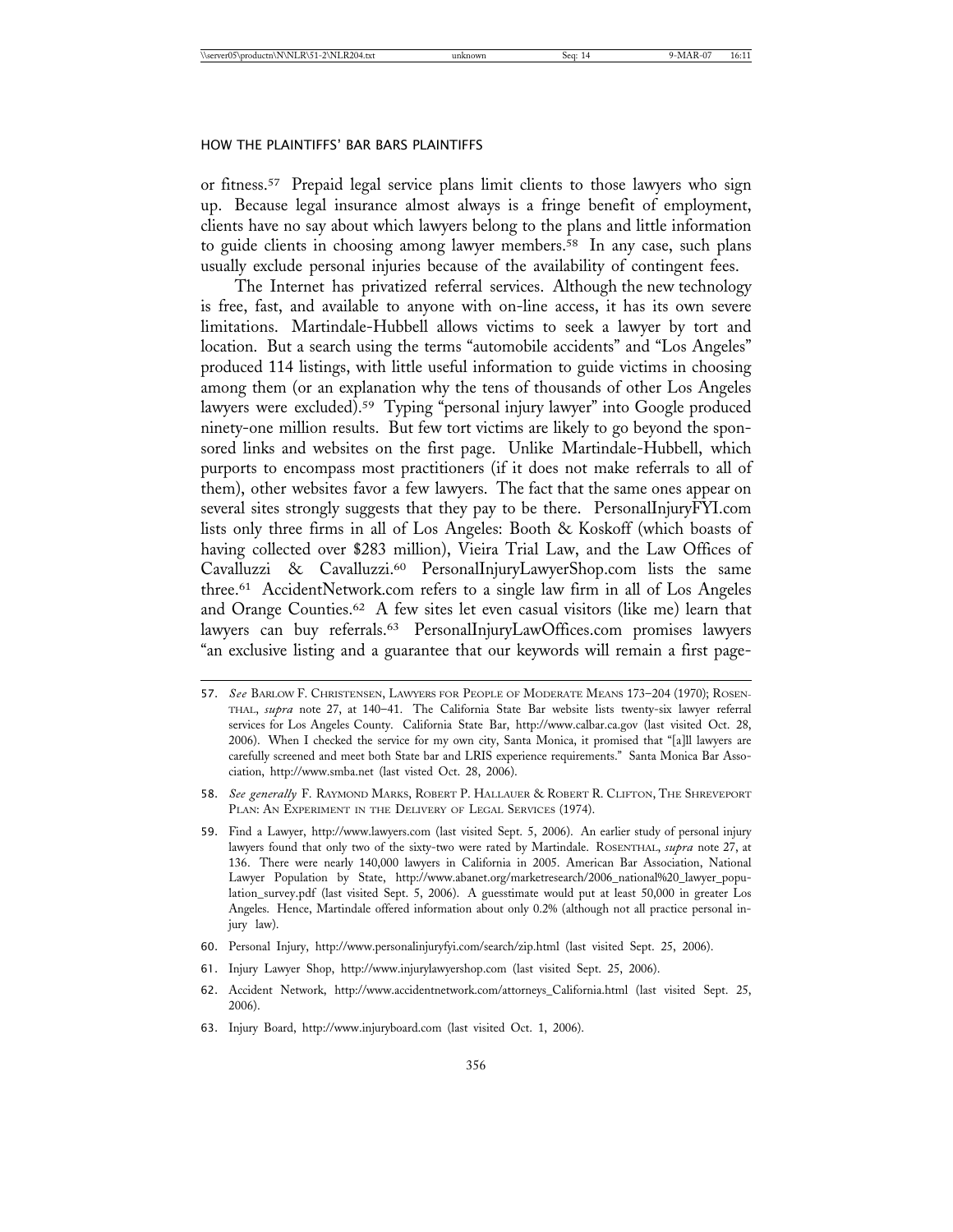#### **NEW YORK LAW SCHOOL LAW REVIEW VOLUME 51 | 2006/07**

sponsored link for the duration of the agreement."<sup>64</sup> PersonalInjuryLawyers.com promises to "help drive traffic to your law practice and/or website by ranking on the first page of results for many terms which encompass Personal Injury Law."65 "We limit the number of law firms to one per metro area or one per state. This model eliminates any conflict from your completion [sic] and maximizes the number of contacts. Simple idea, right?" Right: it lists a single Santa Ana firm for all of California (with 140,000 lawyers).66 InjuryBoard.com lists just seventy-four firms throughout the state.<sup>67</sup> TotalInjury.com simply offers a toll free number with no information about the lawyers it uses.<sup>68</sup> Several other sites ask potential clients to describe their cases but say nothing about the lawyers to whom they make referrals.69 These web-based referrals are worse than useless. They mislead clients into believing that they assure quality. They drastically narrow the range of alternatives in response to *lawyer* interests. Most victims would do better relying on the experience of acquaintances — or even picking randomly.70

The Supreme Court's 1977 decision in *Bates*<sup>71</sup> allowed lawyers to advertise, although the Court's 1993 decision in *Went for It*72 upheld the Florida Bar's prohibition on mail to victims within thirty days of an accident. But advertising tells clients little about competence, price, speed, or responsiveness.73 Indeed, many states discourage price advertising. Furthermore, legal advertising is inefficient: most of the audience either has no present need for legal services or is ignorant of that need and hence disregards the information; those aware of their

66. *Id.*

- 67. Injury Board, http://www.injuryboard.com (last visited Sept. 25, 2006).
- 68. Total Injury, http://www.totalinjury.com (last visited Sept. 25, 2006).
- 69. *E.g.,* Legal Connection, Personal Injury Lawyer, http://www.legalconnection.com/personal-injury.html (last visited Sept. 25, 2006).
- 70. "Generally speaking, clients choose the first lawyer they know who comes to mind, the first lawyer recommended to them, or the first lawyer they meet." ROSENTHAL, *supra* note 27, at 129.
- 71. Bates v. State Bar of Ariz., 433 U.S. 350 (1977).
- 72. Fla. Bar v. Went For It, Inc., 515 U.S. 618, 620 (1995).
- 73. See generally Stewart Macaulay, Lawyer Advertising: Yes But . . . , in INSTITUTE FOR LEGAL STUD-IES: WORKING PAPERS (Ser. 1, Working Paper No. 2, 1986) (analyzing the limited value of lawyer advertising for consumers), *available at* http://www.law.wisc.edu/facstaff/macaulay/papers/lawyer\_advertising.pdf; Timothy J. Muris & Fred S. McChesney, *Advertising and the Price and Quality of Legal Services: The Case of Legal Clinics,* 1979 AM. B. FOUND. RES. J. 179 (1979). Consider the following poster: "The Law Offices of C. Conrad Claus" (superimposed over a sword). "Former Las Vegas Deputy District Attorney" and "Former LVMPD in Service Training." Claus does criminal defense, constitutional law, family and juvenile law, personal injury, and traffic violations/DUI. His photo shows a shaved head, goatee, black shirt, big rings — not someone you'd want to meet in a dark alley — or a courtroom. His slogan is "LET ME GO TO WAR FOR YOU." His website is www.lawiswar.com; his phone number is 384-4WAR. Law Offices of C. Conrad Claus, http://www.lawiswar.com (last visited Sept. 9, 2006).

<sup>64.</sup> Personal Injury Law Offices, http://www.personalinjurylawoffices.com/forlawyers.html (last visited Sept. 25, 2006).

<sup>65.</sup> *Id.*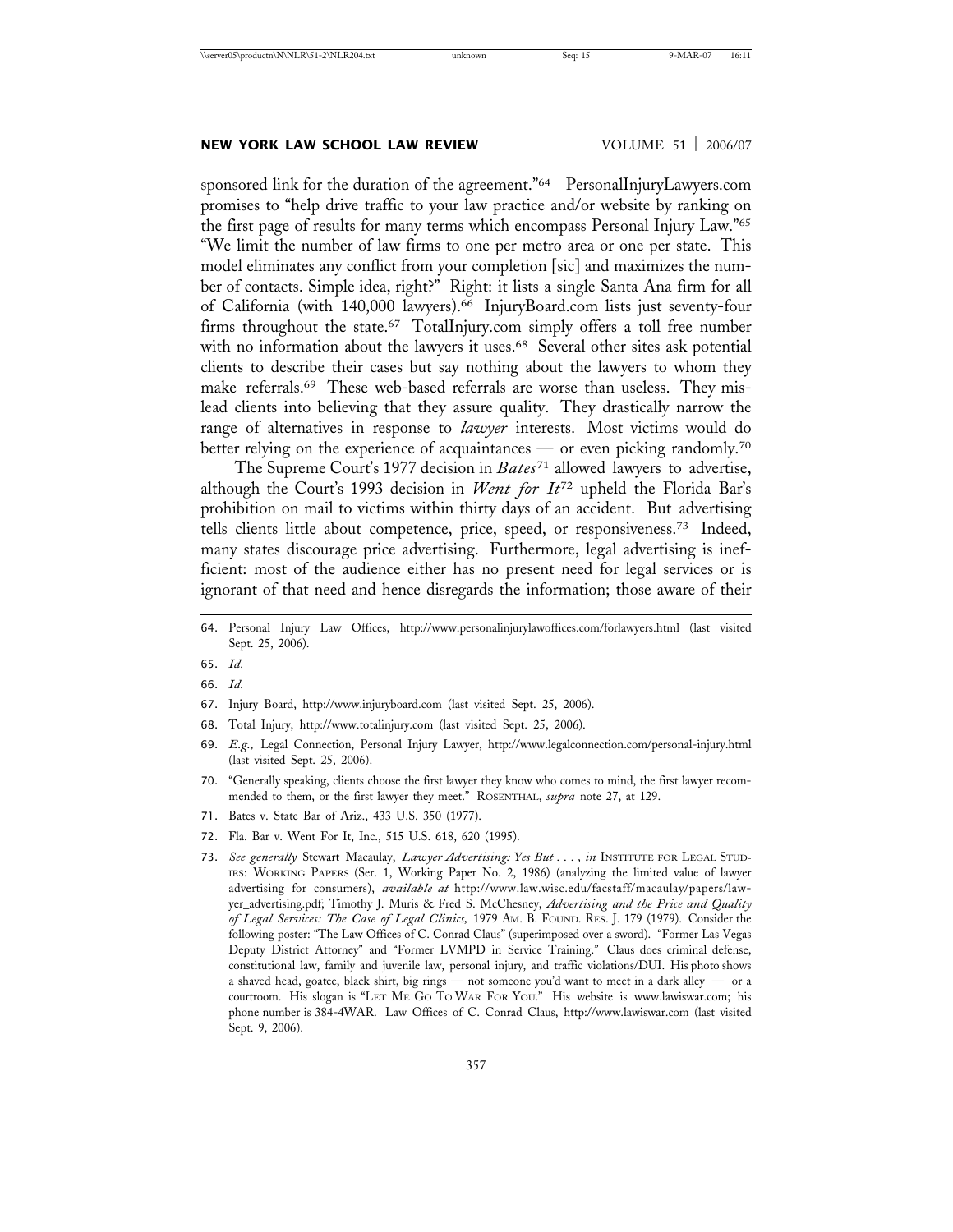need are unlikely to hear from most advertisers.74 Targeted solicitation of accident victims would be a much more efficient and effective means of educating them about their legal rights, but the Supreme Court upheld the Ohio ban on solicitation in *Ohralik*. 75 I oppose that ban, but I see no prospect of overturning it. Some lawyers flout the prohibition, engaging in overt or covert ambulance chasing. Because such conduct is illegal, they presumably charge clients a vice tax for running the risk of exposure (discipline and criminal prosecution)76 and pay kickbacks to the intermediaries: police, tow truck operators, ambulance drivers, and healthcare providers.77 But most competent lawyers will not take such chances. Indeed, specialist associations of the plaintiffs' bar (which enroll the more competent practitioners) may impose their own, more stringent restraints on solicitation.78 Given the limits of advertising and the ban on solicitation, clients seek information about legal rights and lawyer referrals from networks of friends and relatives (for the middle class), fellow workers and unions, neighbors, churches, and ethnic groups.79 Such sources are likely to be least effective for the most common injuries, which occur outside the workplace and off the roads.<sup>80</sup> Mass tort victims sometimes form support groups, but organizing the dispersed victims of defective products entails very high transaction costs.<sup>81</sup> At best, these referral sources satisfice, ruling out the patently incompetent or dishonest; however, these informants rarely know more than one or two lawyers and little or nothing about their competence compared with the rest of the bar.82

- 75. Ohralik v. Ohio State Bar Ass'n, 436 U.S. 447 (1978).
- 76. *See generally* HERBERT L. PACKER, THE LIMITS OF THE CRIMINAL SANCTION (1968) (arguing that many criminal laws merely increase the price of the forbidden goods and services).
- 77. *See generally* BAXTER WARD, ILLEGAL ATTORNEY REFERRAL ACTIVITY IN LOS ANGELES COUNTY (1974); Kenneth J. Reichstein, *Ambulance Chasing: A Case Study of Deviation and Control Within the Legal Profession*, 13 SOC. PROBS. 3 (1965) (empirically demonstrating the prevalence of ambulance chasing).
- 78. The American Trial Lawyers Association prohibited members from contacting potential clients or even visiting the scene of an accident unless requested. David Margolick, *Trouble in the Trial Bar: A Lawyers' Group Chases After Ambulance Chasers*, N.Y. TIMES, May 25, 1990, at B6.
- 79. *See generally* Jack Ladinsky, *The Traffic in Legal Services: Lawyer-Seeking Behavior and the Channeling of Clients*, 11 LAW & SOC'Y REV. 207 (1976) (providing an empirical study of how clients choose lawyers).
- 80. *See generally* Lloyd-Bostock, *supra* note 9.
- 81. *See generally* MORTON MINTZ, AT ANY COST: CORPORATE GREED, WOMEN, AND THE DALKON SHIELD (1985) (demonstrating the difficulty of organizing women injured by Dalkon Shield); SUSAN L. PERRY & JIM DAWSON, NIGHTMARE: WOMEN AND THE DALKON SHIELD (1985).
- 82. "Many putative knowledgeables are not in fact very well informed about either personal legal problem solving or the professional standing of the attorneys they refer people to." ROSENTHAL, *supra* note 27, at 131.

<sup>74.</sup> A survey of Wisconsin contingency fee lawyers reported that less than one percent of their cases came from direct mail and just three percent from advertising. KRITZER, *supra* note 19, at 48.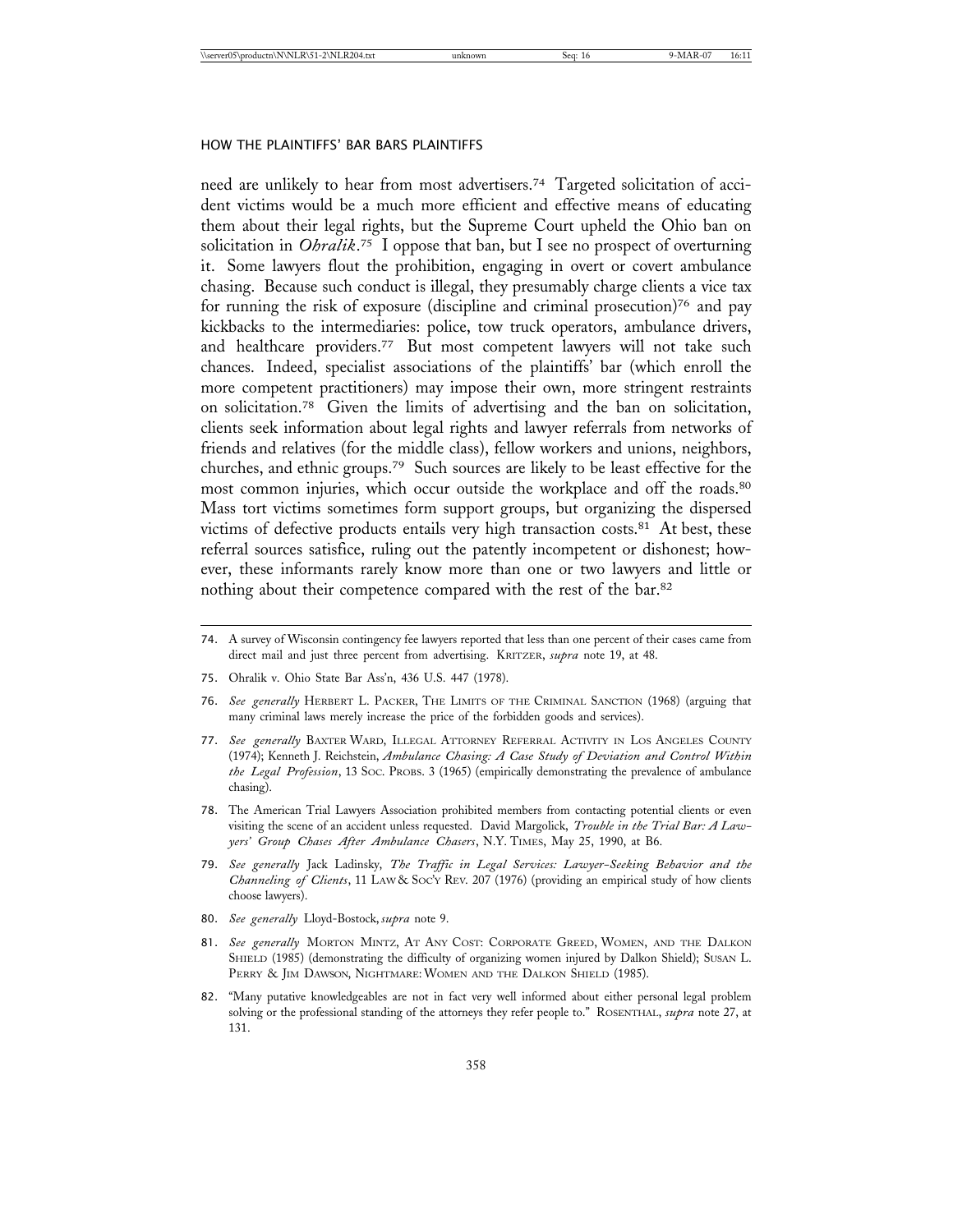#### **NEW YORK LAW SCHOOL LAW REVIEW WOLUME 51 | 2006/07**

#### **IV. INNOVATIVE MARKET SOLUTIONS**

Given the inadequacy of all the existing mechanisms for helping tort victims, I want to speculate about others that are just emerging or are purely conceptual.

# *A. The Market for Information about Lawyers*

A disinterested organization could evaluate the quality of legal service providers, much the way Consumers Union rates products (on the basis of its own tests)83 or Zagat critiques restaurants (based on diners' opinions). Angie's List collects consumer evaluations of services, but it presently serves only eighty-five cities (with another two coming soon); and though it covers more than three hundred services (including accountants and financial planning), it does not evaluate lawyers (or doctors).<sup>84</sup> More recent entrants — including InsiderPages, Zipingo, Judy's Book, and Yelp — also exclude lawyers.<sup>85</sup> It is more difficult to establish quality standards for services than for goods. Jacoby & Meyers, Hyatt Legal Services, and other legal clinics sought to standardize the quality and price of services like divorce and bankruptcy, but they deliberately excluded personal injury as too individualized.86 The crude mortality and morbidity rates hospitals are required to report do little more than identify the most egregious examples of mistreatment (and do not control for differences in patient population). Neither a lawyer's win:loss ratio nor the size of a judgment means anything without knowledge about inputs. Professionals successfully keep secret disciplinary complaints that do not eventuate in serious punishment. Anyone who published evaluations of lawyer quality would have to be prepared to defend against business defamation lawsuits, even ill-founded ones.87

# *B. Aggregating Victims*

Accident victims are classic examples of one-shot players in the legal system because most serious injuries are random, dispersed, and infrequent.<sup>88</sup> Indeed,

<sup>83.</sup> Consumer Reports, http://www.consumerreports.org (last visited Sept. 6, 2006).

<sup>84.</sup> Angie's List, http://www.angieslist.com (last visited Sept. 6, 2006).

<sup>85.</sup> InsiderPages, http://www.insiderpages.com (last visited Oct. 26, 2006); Zipingo, http://www.zipingo. com (last visited Oct. 26, 2006); Judy's Book, http://www.judysbook.com (last visited Oct. 26, 2006); Yelp, http://www.yelp.com (last visited Oct. 26, 2006); *see* Damon Darlin, *Let's Say Your Toilet Backs Up, How Do You Find a Good Plumber?*, L.A. TIMES, Aug. 5, 2006, at B1.

<sup>86.</sup> *See generally* JERRY VAN HOY, FRANCHISE LAW FIRMS AND THE TRANSFORMATION OF PERSONAL LEGAL SERVICES (1997) (providing a sociological analysis of legal clinics).

<sup>87.</sup> For example, Parkslopeparents.com was threatened by a child care provider after a parent posted criticism of the quality of their lawyer. Motoko Rich, *For Online Parents' Group, A Legal Scare*, N.Y. TIMES, Nov. 13, 2005, at 38. Websites might find some protection in anti-SLAPP statutes. *See* GEORGE W. PRING & PENELOPE CANAN, SLAPPS: GETTING SUED FOR SPEAKING OUT 217 (1996).

<sup>88.</sup> *See generally* Marc Galanter, *Why the 'Haves' Come Out Ahead: Speculations on the Limits of* Legal Change, 9 LAW & Soc'y REV. 95 (1975) (a classic article on the advantages of repeat players).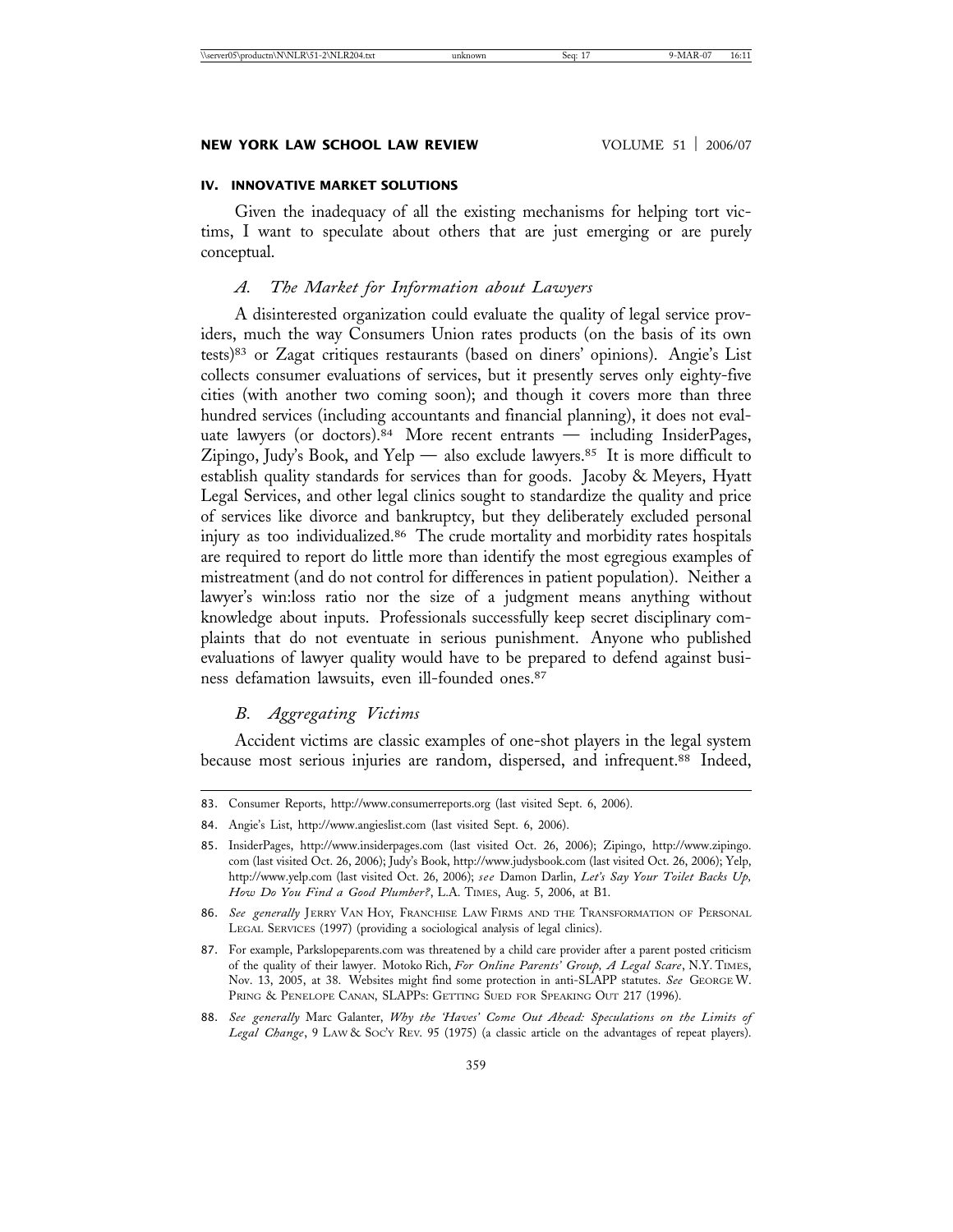repeat players would be suspect.89 It might be possible to aggregate some victims. Class actions are one means, but federal courts are increasingly hostile to them, especially for personal injury claims.90 Voluntary associations, such as trade unions, automobile clubs, recreational associations, and neighborhood groups, can play an informational role, but claims remain individual. Members of the plaintiffs' bar themselves are repeat players: accumulating expertise, routinizing work, confronting the same adversaries in the same fora, possessing a stake in the outcome extending beyond the particular case. Although a few firms are highly capitalized as a result of the obscene contingent fees earned in mass tort cases (especially asbestos and tobacco), and many workers' compensation mills employ large numbers of paralegals, most plaintiffs' firms remain very small and thinly capitalized (compared with their adversaries representing corporate defendants and insurance companies). This fragmentation undoubtedly has multiple causes: aggressive litigators are highly individualistic; lawyers are very possessive about their clients and cases; co-counsel squabble about divvying up profits. And there are few economies of scale in litigating individual tort cases (unlike mass torts).

# *C. Tort Lawyering Brokers*

Brokers could mediate between clients and lawyers, as they do in many other markets, such as labor, real estate, automobiles, travel, entertainment, insurance, used goods (consignment stores), art, and literary works. As repeat players, brokers would be well positioned to acquire good information about lawyer competence and integrity. But this would introduce the usual agency problems: brokers in ongoing relationships with lawyers would maximize self-interest at the expense of victims, with whom they have only transitory contacts. (Insurance brokers, who have a fiduciary duty to find the best deal for their clients, also risk capture by the insurance industry.) Furthermore, the Internet is supplanting human agents: Travelocity and Expedia for travel; Redfin, ZipRealty, and Buy-SideInc for real estate.<sup>91</sup>

Lawyers already perform the broker role between clients and litigators. The divided legal profession in England (and some of its former colonies) institutionalized referrals between solicitors (to whom, alone, clients had direct access) and barristers (who, until recently, enjoyed exclusive rights of audience in the higher

Those who reported having experienced a serious tort had a lifetime mean of 1.3 personal injuries and 2.0 property damages. CURRAN, *supra* note 51, at 102, 103 tbl.4.8.

<sup>89.</sup> Even to the lawyers who represent them. Kritzer reports a lawyer saying: "I just had a client come back. I settled his auto case, and now he got hit by a car as a pedestrian. You find ... that the same people have accidents over and over. . . ." KRITZER, *supra* note 19, at 62.

<sup>90.</sup> *See* Ortiz v. Fibreboard Corp., 527 U.S. 815 (1999).

<sup>91.</sup> Travelocity, http://www.travelocity.com (last visited Oct. 26, 2006); Expedia, http://www.expedia.com (last visited Oct. 26, 2006); Redfin, http://www.redfin.com (last visited Oct. 26, 2006); ZipRealty, http:/ /www.ZipRealty.com (last visited Oct. 26, 2006); BuySideInc, http://www.BuySideInc.com (last visited Oct. 26, 2006).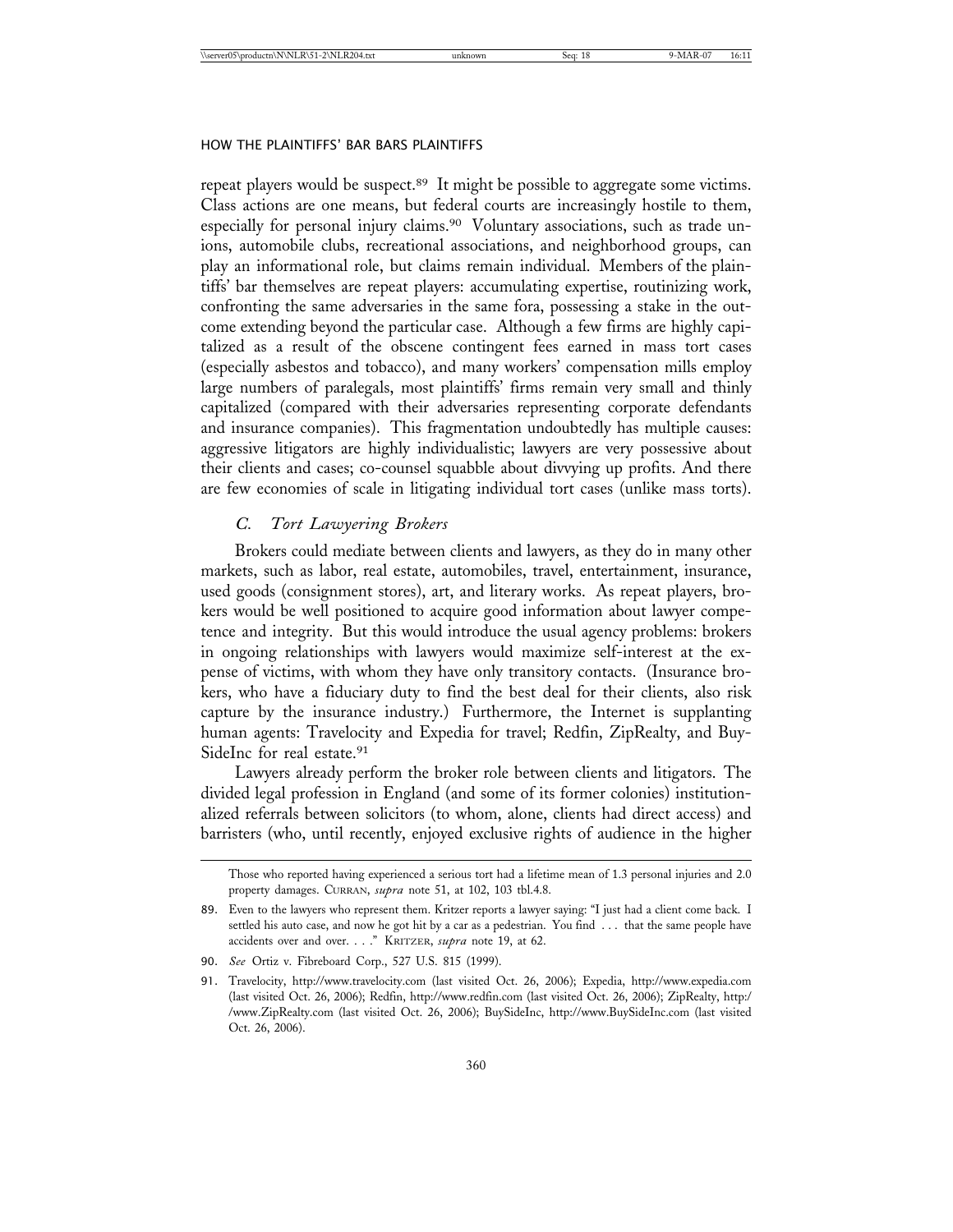#### **NEW YORK LAW SCHOOL LAW REVIEW VOLUME 51 | 2006/07**

courts).92 The agency problem was summed up in the exhortation to barristers: thou shalt not hug a solicitor.<sup>93</sup> Barristers responded by delegating this "dirty work"94 to their clerks, chosen in part for their ability to hold their alcohol and spend hours in pubs drinking with solicitors who might send them business.<sup>95</sup> Although the United States does not divide its lawyers into *de jure* professional categories, American low-level personal injury practitioners have referred cases to higher-level litigators since at least the 1950s.<sup>96</sup> Sara Parikh and Herbert Kritzer confirm that this practice persists a half-century later.<sup>97</sup>

Economists, who usually start with an assumption of perfect competition, initially argued that referrals would always benefit clients.<sup>98</sup> One empirical study found that lawyers to whom cases were referred secured much higher recoveries than those who obtained cases directly from clients.<sup>99</sup> But that, of course, may reflect selection bias rather than greater effort or competence. Indeed, we know (not surprisingly) that larger cases are more likely to be referred.100 More sophisticated economic analysis has shown that referral does not assure clients better results.101

- 92. *See generally* ABEL, ENGLISH LAWYERS, *supra* note 2.
- 93. *See* Robert Hazel, *Introduction to the Bar*, *in* THE BAR ON TRIAL 17, 17–19 (Robert Hazel ed., 1978).
- 94. The phrase was coined by Everett Hughes. *See*, *e.g.*, Everett C. Hughes, *Good People and Dirty Work,* 10 SOC. PROBS. 3–10 (1962).
- 95. JOHN FLOOD, BARRISTERS' CLERKS: THE LAW'S MIDDLEMEN 109-11 (1983).
- 96. CARLIN, *supra* note 23, at 75. Upper level practitioners obtained better results for their clients. ROSEN-THAL, *supra* note 27, at 134.
- 97. *See* Parikh, *supra* note 32, at 124. *See generally* KRITZER, *supra* note 19. Stephen J. Spurr attributed a decline between 1972 and 1984 in the proportion of Manhattan and Bronx personal injury cases referred from other lawyers to four factors: advertising, no-fault, an increase in the number of lawyers per capita, and an increase in the proportion of cases not involving automobile accidents. Stephen J. Spurr, *The Impact of Advertising and Other Factors on Referral Practices, With Special Reference to Lawyers*, 21 RAND J. ECON. 235, 239–40 (1990). Two of these seem unconvincing: the decrease began well before advertising, and relatively few cases are obtained through it; lawyers quickly found ways around no-fault. Furthermore, I would have expected a higher proportion of referrals in non-auto cases, which require more specialized expertise. I think the likeliest explanation is Spurr's observation that the profession grew rapidly, and young lawyers lack referring partners.
- 98. Mark V. Pauly, *The Ethics and Economics of Kickbacks and Fee Splitting*, 10 BELL J. ECON. 344, 358 (1979).
- 99. Stephen J. Spurr, *Referral Practices Among Lawyers: A Theoretical and Empirical Analysis*, 13 LAW & SOC. INQUIRY 87, 107–08 (1988).
- 100. Parikh, *supra* note 32, at 123.
- 101. *See* Bruce L. Hay, *The Economics of Lawyer Referrals* 32 (Harvard Law School, John M. Olin Center for Law, Economics, and Business, Discussion Paper No. 203, 1996) (stating that "when lawyer profits and net client recovery are negatively correlated" a client cannot "design a referral fee that aligns her interests with the lawyer's"). Furthermore, two factors tug in opposite directions. The client wants to encourage a referral to the best possible lawyer; this is best achieved by requiring the lawyers to use contingent share arrangement. But the client also wants to encourage hard work on the part of the referee lawyer; this is best achieved by requiring the lawyers to use simple up-front payment. *Id.* at 59.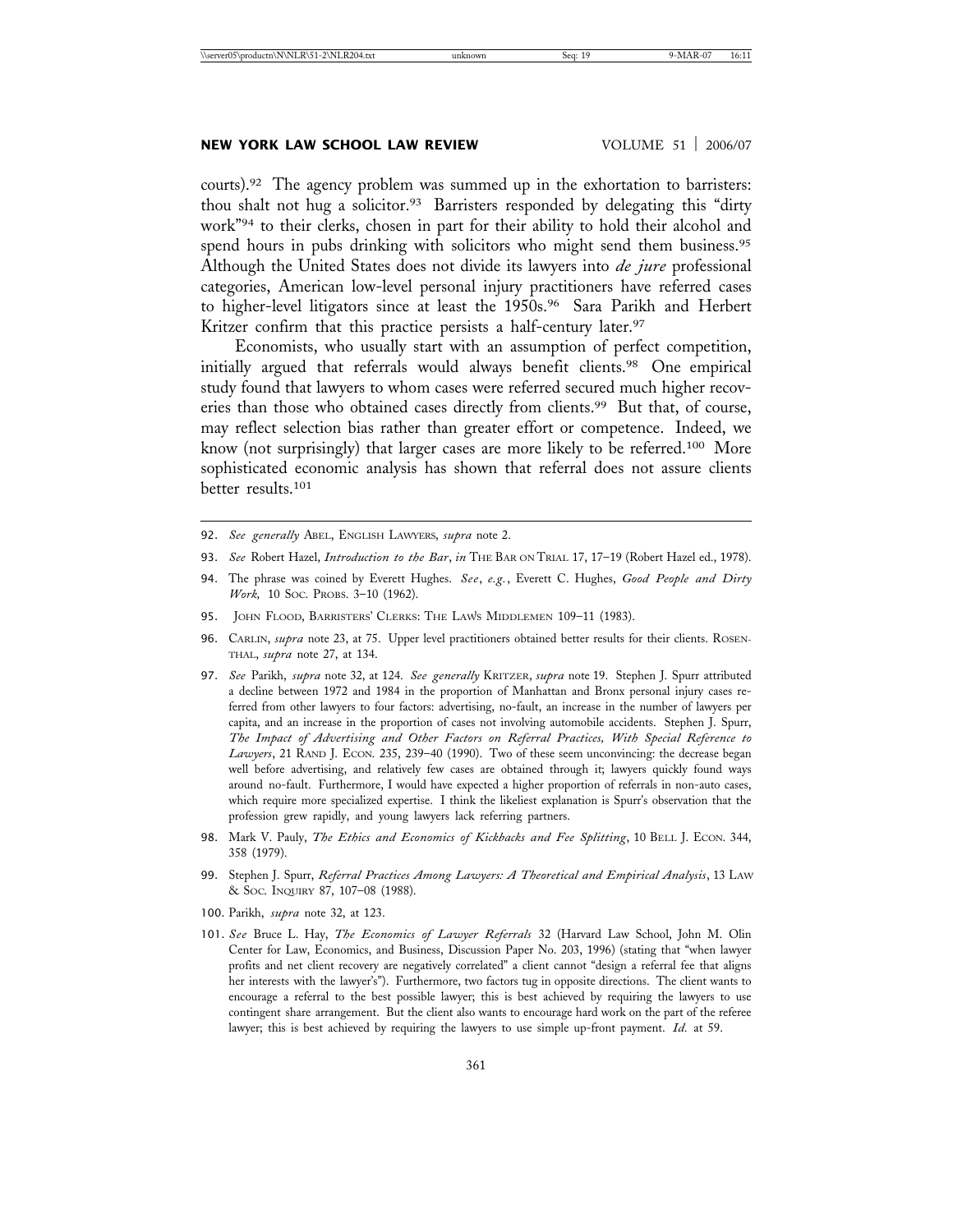What do we know about actual referral patterns among lawyers? First, lawyers are accustomed to splitting fees, whether or not ethical rules allow it (as they do in forty states), paying a third to a half to the referring lawyer.102 Second, although economists tend to presuppose that anonymous actors maximize individual (usually short-term) advantage through transitory transactions, sociologists consistently reconfirm Stewart Macaulay's finding103 that much market interaction occurs within ongoing relationships.104

Sara Parikh's research on sixty-two Chicago personal injury lawyers practicing in 1998–2000 offers the best account.<sup>105</sup> She makes it clear that lawyers prefer personal patronage to the impersonal market. One informant said:106

> I think if you were to ask most plaintiff PI attorneys who have a desire to have a respected reputation in Chicago, given their druthers . . . I think, to a person, they'd say they'd rather not have to advertise . . . . Having a good, strong referral base means that you don't have to do the other things that most attorneys desiring respect would want to avoid: advertising, chasing, having to work really hard . . . .

These referral dyads are highly stable, lasting an average of ten years for low-end practitioners and seventeen to nineteen for upper.107 Most grow out of an existing non-economic relationship (rather than representing a systematic search for the "best" attorney) and retain a social component.108 Case recipients make frequent gifts to referring partners.<sup>109</sup> (This sounds strikingly like the patterns of pre-capitalist exchange, which Malinowski described in the Trobriand Islands and Mauss further theorized.)110 Half of low-end lawyers and forty percent at the high-end engage in reciprocal referrals.111 In order to ensure continuing referrals, a lawyer to whom a referred client brought an unrelated matter years

- 102. CARLIN, *supra* note 23, at 69, 81–82, 162–63; ROSENTHAL, *supra* note 27, at 100. Before the Model Rules were amended to allow this in 1983, fees had to be proportioned to the work done by the referring lawyer — a rule that was easy to evade.
- 103. *See generally* Macaulay, *supra* note 12.
- 104. S*ee* Wayne E. Baker, *Market Networks and Corporate Behavior*, 96 AM. J. SOC. 589, 594 (1990); *see also* Brian Uzzi, *Social Structure and Competition in Interfirm Networks: The Paradox of Embeddedness*, 42 ADMIN. SCI. Q. 35, 52 (1997). *See generally* Wayne E. Baker*, The Social Structure of a National Securities Market*, 89 AM. J. SOC. 775 (1984) (discussing social structural influences on markets).
- 105. *See generally* Parikh, *supra* note 32.
- 106. *Id.* at 143.
- 107. *Id.* at 126.
- 108. *Id.* at 126–28.
- 109. *Id.* at 161. They even do so to non-lawyers, although they realize this violates ethical rules. *Id.* at 163. And they feel demeaned by it: "We don't kiss ass . . . ." *Id.*
- 110. *See* BRONISLAW MALINOWSKI, CORAL GARDENS AND THEIR MAGIC 40–41 (1935); MARCEL MAUSS, THE GIFT 26 (1954).
- 111. Parikh, *supra* note 32, at 56, 128 tbl.XVIII.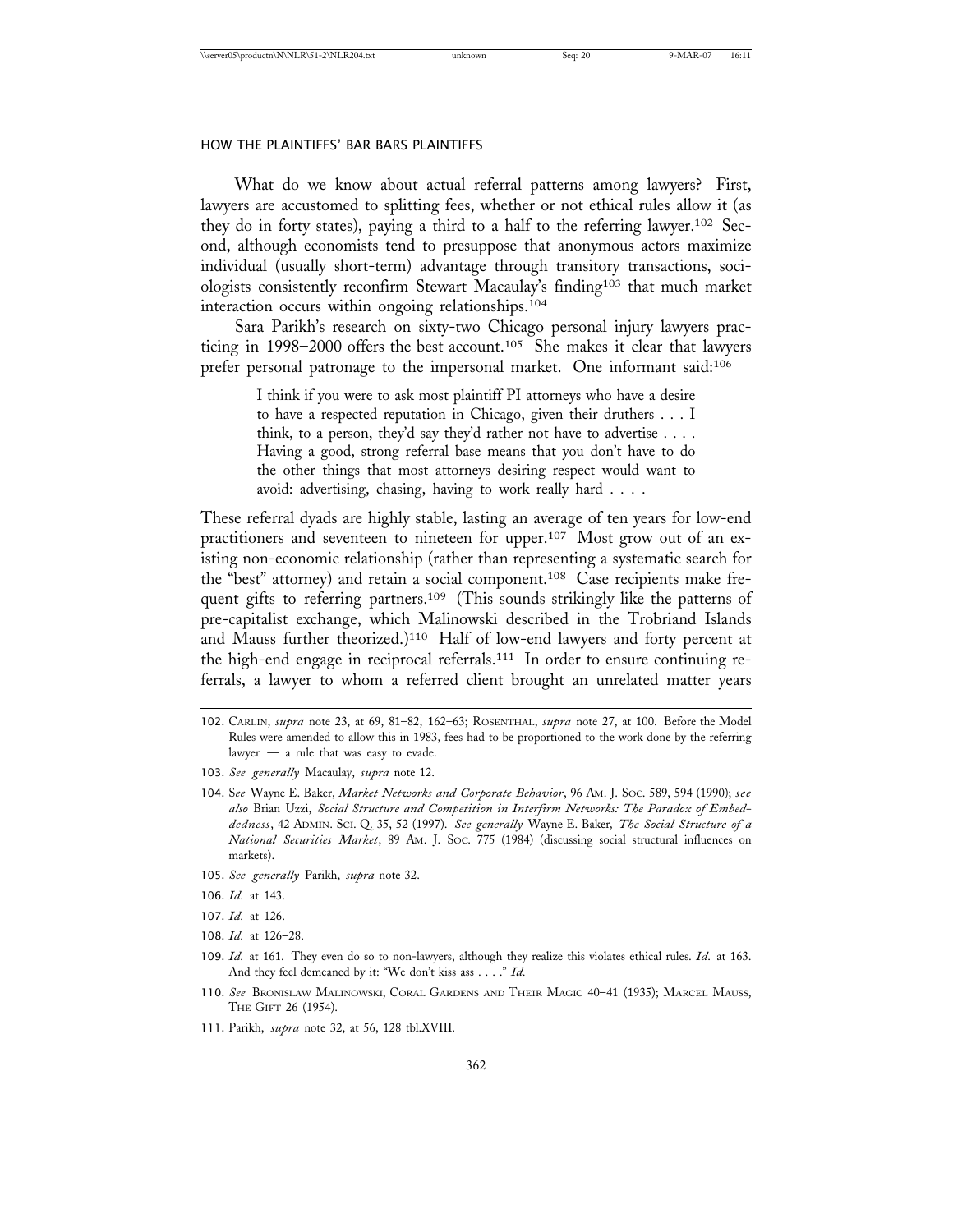later sent the client back to the referring lawyer (who could thereby earn another fee for referring the case again).<sup>112</sup>

Referring lawyers satisfice.113 Parikh describes one Chicago lawyer who said: "If you find one firm, it's a lot easier . . . to make one phone call to find out how these fifteen cases are doing, rather than having to remember, 'okay, three I sent to this firm, five to this firm, seven to this firm.'"114 Another agreed: "Shopping, I don't see much of that. I would imagine like any business over the course of years, people will try something new and if they're happy with it, they'll stay."115 Lawyers tend to be equally undiscriminating in the referrals they accept: "I probably take cases I shouldn't . . . . When your clients are other lawyers, you have to do whatever it's going to take to keep them sending you cases."116 Only a third to a fifth of referrals come from other personal injury lawyers (who presumably are better able to evaluate quality than generalists or specialists in other fields).117 The few African American personal injury lawyers in Chicago tended to refer to each other.<sup>118</sup> Although referrals up the hierarchy are always reciprocated with fee splitting, those down the hierarchy may not be.<sup>119</sup> Some low-end practitioners engage in heavy advertising and then refer *all* their claims (or at least the vast majority that do not settle quickly).120 Instead of retiring completely, some older practitioners just stop trying cases, referring whatever they cannot settle.121

The dyads are often symbiotic: the referrer is "the guy [the client] could talk to," the recipient "the mouthpiece, or the person with the expertise."122 Indeed, the referrer may be able to prevent a client from being stolen from the recipient by a competitor (to whom an unmediated client would be lost).123 But the recipient does not want the referrer to interfere in case management.124 Recipients feel an obligation to deliver the split fee to the referring lawyer "as quickly as possible," fearing that a dissatisfied source "may shop around for higher turnover."<sup>125</sup>

116. *Id.* at 162.

- 120. *Id.* at 138.
- 121. *Id.* at 141.
- 122. *Id.* at 146.

<sup>112.</sup> *Id.* at 154.

<sup>113.</sup> *See generally* Herbert Simon, *Rationality as Process and as Product of Thought*, 68 AM. ECON. REV. (PAPERS & PROC.) 1 (1978) (a classic statement on satisficing).

<sup>114.</sup> Parikh, *supra* note 32, at 152.

<sup>115.</sup> *Id.* at 153–54.

<sup>117.</sup> *Id.* at 129, 131 tbl.XIX.

<sup>118.</sup> *Id.* at 132.

<sup>119.</sup> *Id.* at 134. Some of the latter are intended to help struggling novices. *Id.* at 139–40.

<sup>123.</sup> *Id.* at 155.

<sup>124.</sup> *Id.* at 149–51.

<sup>125.</sup> *Id.* at 147.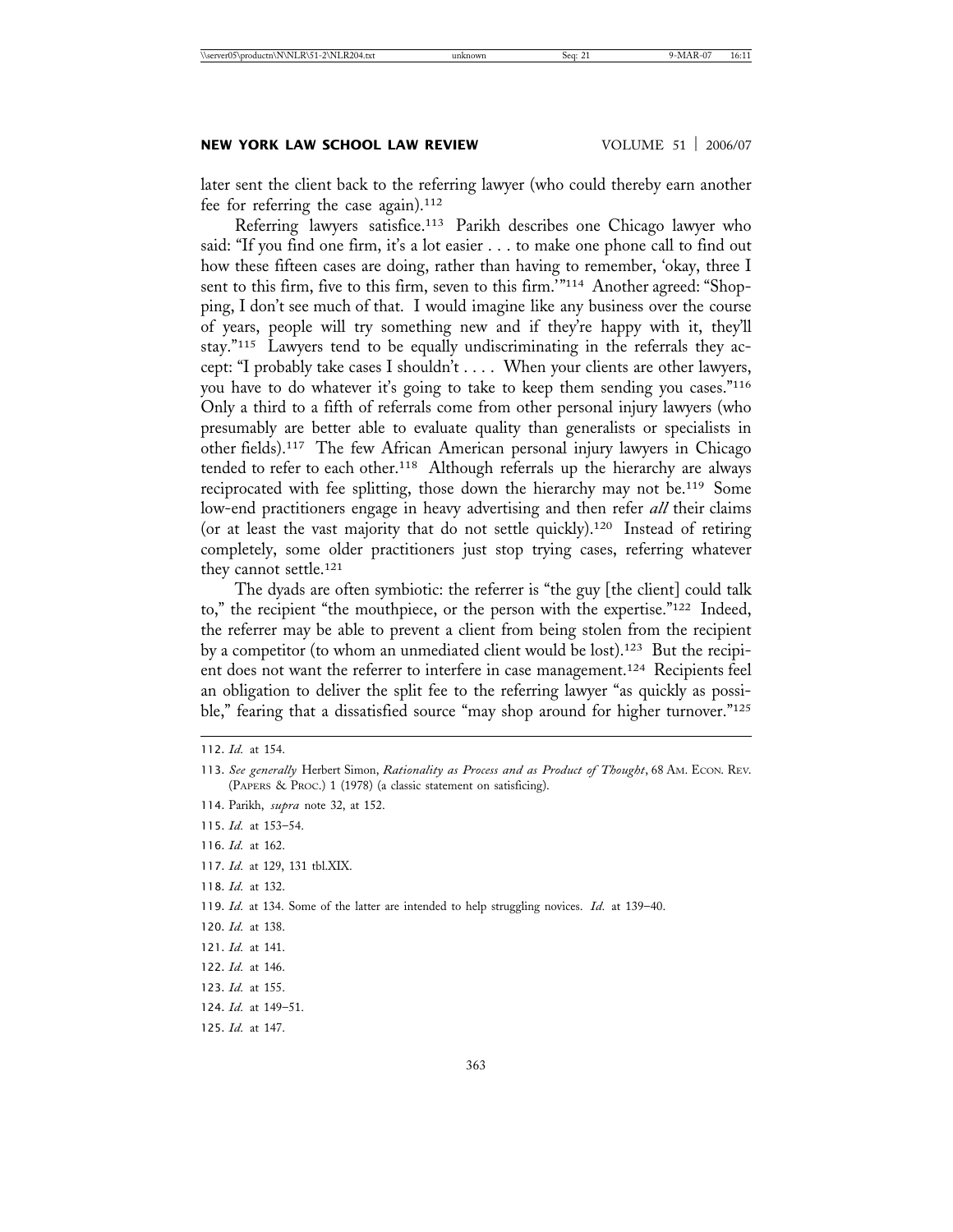From the recipient's point of view, indeed,the repeat player referrer is more significant than the one-shot client.126 Not surprisingly, the likelihood of referral varies directly with the size of the case.<sup>127</sup> As one lawyer explained: "something that goes into" the decision to refer "is whether there is enough of a fee available for us to bring in another law firm."128 Although the percentage of the contingent fee paid to the referrer varies, it tends to do so by case category and referral partner rather than by individual case.<sup>129</sup>

Parikh's thick description of actual referral practices amply demonstrates that they do not optimize client interest. Referrers choose recipients for many reasons other than expertise: friendship, mentoring, convenience, pay, gifts, or reciprocity. Many referrers know little about the recipient's expertise and even less about how it compares with the rest of the plaintiffs' bar. Once lawyers establish such a relationship they tend not to reevaluate it. Some lawyers do little more than refer  $-$  a function that could be performed far more cheaply by nonlawyers, and arguably better. Recipients feel greater loyalty to referrers than to their clients. The likelihood of referral is related to case size, not need. There is little or no competition to drive down the price of referral services. And the fact that recipients have to pay one-third to one-half of the contingent fee to referrers may be part of the reason why that fee itself is a third to a half of damages.

#### *D. Financing Clients*

That leaves me with speculations about innovative market devices. Could clients borrow against or securitize their claims? Ethical rules forbid lawyers from lending to clients,<sup>130</sup> but most jurisdictions that have opined on the issue

<sup>126.</sup> The same is true of intermediaries for pro bono clients. *See generally* Philip R. Lochner, *The No-Fee and Low-Fee Legal Practice of Private Attorneys*, 9 LAW & SOC'Y REV. 431 (1975) (providing a sociological analysis of reasons why lawyers take pro bono clients).

<sup>127.</sup> Parikh, *supra* note 32, at 123; Spurr, *supra* note 99, at 244–45.

<sup>128.</sup> Parikh, *supra* note 32, at 140–41.

<sup>129.</sup> *Id.* at 159–60.

<sup>130.</sup> MODEL RULES OF PROF'L CONDUCT R. 1.8(e) (2002). A 1981 draft of the 1983 Model Rules would have allowed lawyers to advance living expenses to prevent clients from being forced to accept inadequate settlements, but this was rejected. *Compare* MODEL RULES OF PROF'L CONDUCT R. 1.8(3) (1981) *with* RESTATEMENT (THIRD) OF THE LAW GOVERNING LAWYERS § 48(2) (1996). *See* James E. Moliterno, *Broad Prohibition, Thin Rationale: The 'Acquisition of an Interest and Financial Assistance in Litigation' Rules*, 16 GEO. J. LEGAL ETHICS 223, 234–239 (2003); *see also* Jack P. Stahl, *The Cost of Humanitarian Assistance: Ethical Rules and the First Amendment*, 34 ST. MARY'S L.J. 795, 807 (2003). A number of states allow limited exceptions: CAL. RULES OF PROF'L CONDUCT R. 4-210(a)(2) (2006) (written loan agreement); ALA. RULES OF PROF'L CONDUCT R. 1.8(e)(3) (2006) (emergency financial assistance); MISS. RULES OF PROF'L CONDUCT R. 1.8(e) (2005) (reasonable and necessary medical and living expenses); TEX. RULES OF PROF'L CONDUCT R. 1.08(d) (1989) (reasonable and necessary medical and living expenses ); MINN. RULES OF PROF'L CONDUCT R. 1.8(e)(3) (2005) (lawyers can guarantee a bank loan necessary to avoid settlement "because of financial hardship rather than on the merits"); s*ee also* MONT. RULES OF PROF'L CONDUCT R. 1.8(e)(3) (2006); N.D. RULES OF PROF'L CONDUCT R. 1.8(e)(3) (2006).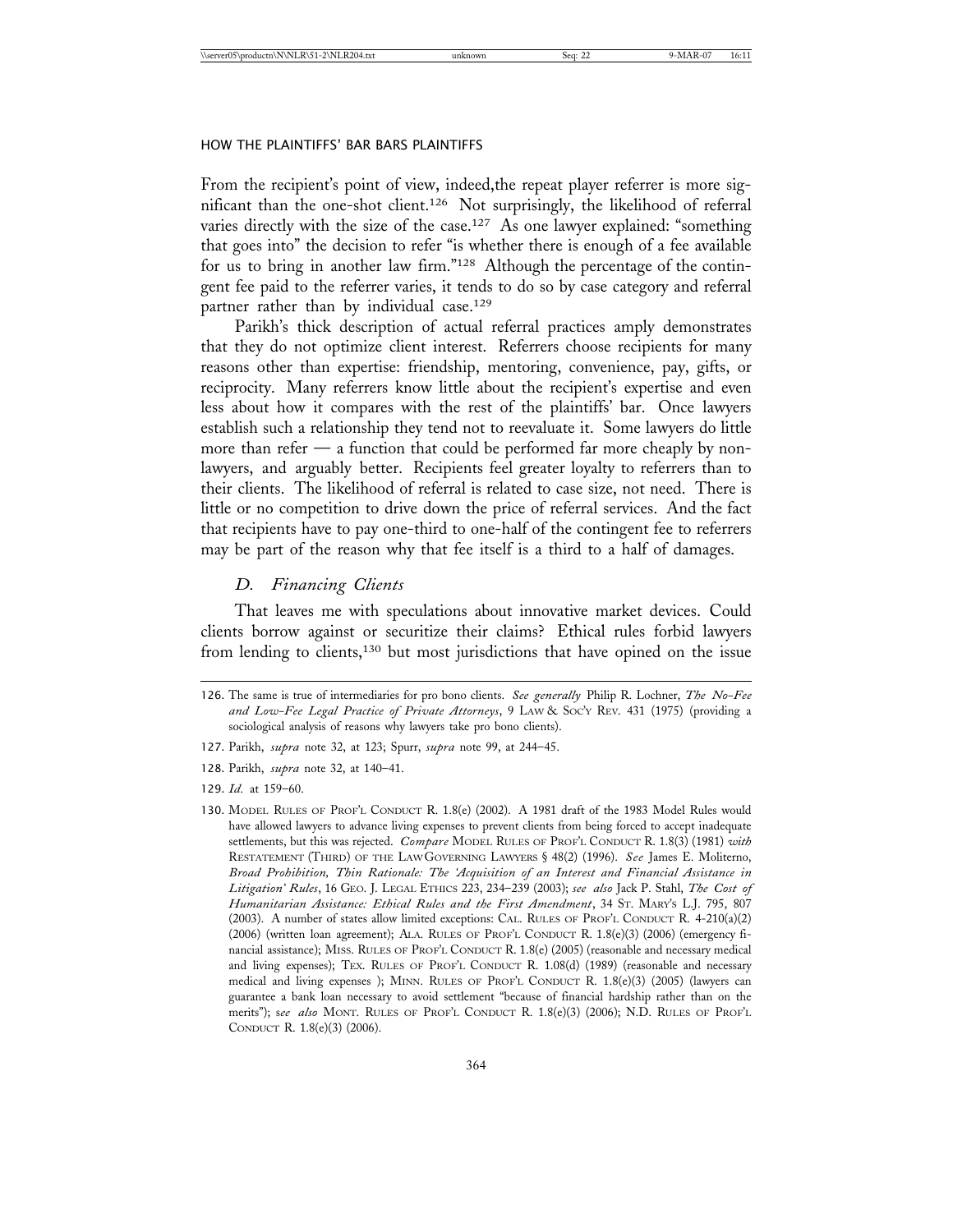#### **NEW YORK LAW SCHOOL LAW REVIEW VOLUME 51 | 2006/07**

allow lawyers to advise clients about other sources of finance.131 Starting in the 1980s, several found ways to circumvent older prohibitions against maintenance, champerty, and barratry.132 The first litigants to seek finance were not personal injury victims but businesses: a patent infringement case against Parker Brothers' "Masterpiece" game;133 a restaurant suing its shopping mall landlord over the lease;134 a bad-faith insurance defense claim by a garage;135 a thirty-year fight over patent rights to the optical laser;136 the refusal to honor an agreement to convert a loan into an equity interest;137 a waterbed patent infringement claim;138 a computer program patent infringement claim.139 Although plaintiffs' lawyers naturally favor such financing, defendants and their advocates predictably objected that it increased litigiousness.<sup>140</sup> Loans could allow clients to hire lawyers at an hourly rate rather than a contingent fee (which often would be to the client's advantage),<sup>141</sup> but this does not seem to have happened.

- 132. *See generally* Donald L. Abraham, *Investor-Financed Lawsuits: A Proposal to Remove Two Barriers to an Alternative Form of Litigation Financing*, 43 SYRACUSE L. REV. 1297 (1992); Ari Dobner, *Litigation for Sale*, 144 U. PA. L. REV. 1529 (1995); Susan Lorde Martin, *Financing Plaintiffs' Lawsuits: An Increasingly Popular (and Legal) Business*, 33 U. MICH. J. L. REFORM 57 (1999); Susan Lorde Martin, *Syndicated Lawsuits: Illegal Champerty or New Business Opportunity?,* 30 AM. BUS. L.J. 485 (1992); Martin, *supra* note 131.
- 133. *See A Scheme to Sell Pieces of an Action*, BUS. WK., May 24, 1976, at 35; *Firm Born to Fight Corporate Ills Dies of Cash Malnutrition*, WALL ST. J., Mar. 2, 1976, at 20; *Public is Cool to Lawsuit Stock*, 63 A.B.A.J. 166 (1977); *Two Characters in Search of Some Scratch*, FORTUNE, June 1977, at 91. The venture failed for lack of interested investors.
- 134. Eric Freedman, *They Scan Docket Sheets Instead of the Stock Tables*, 18 NAT'L L.J., Apr. 15, 1996, at B1 (discussing Judgment Purchase's investment in the claim).
- 135. Margaret Cronin Fisk, *Large Verdicts for Sale: Plaintiffs Sell Portions of Million-Dollar Judgments to Weather Long Appeals*, 20 NAT'L L.J., Jan. 11, 1989, at A1.
- 136. Daniel C. Cox, Comment, *Lawsuit Syndication: An Investment Opportunity in Legal Grievances*, 35 ST. LOUIS U. L.J. 153, 156, 166 (1990).
- 137. Killian v. Millard, 279 Cal. Rptr. 877 (Cal. Ct. App. 1991).
- 138. Intex Plastics Sales Co. v. Hall, 20 U.S.P.Q.2d (BNA) 1367 (N.D. Cal. 1991); Edmund L. Andrews, *Patents: Financing Inventors' Lawsuits*, N.Y. TIMES, Mar. 11, 1989, at 36.
- 139. Linda Himelstein, *Investors Wanted For Lawsuits*, BUS. WK., Nov. 15, 1993, at 78.
- 140. George Steven Swan, *Economics and the Litigation Funding Industry: How Much Justice Can You Afford?*, 35 NEW ENG. L. REV. 805, 833 (2001); Catherine Yang, *Psst! Wanna Buy a Lawsuit?*, FORBES, May 19, 1986, at 67. Michael Epstein, a partner at Weil, Gotshal & Manges who defends patent infringement lawsuits, was an unsurprising source of criticism in two separate articles. *See* Himelstein, *supra* note 139, at 78; Andrews, *supra* note 138, at 36.
- 141. Roy D. Simon, Jr., *Lawsuit Syndication: Buying Stock in Justice*, 69 BUS. & SOC'Y REV. 10, 11 (1989). One lawyer "bluntly" told Herbert Kritzer: "I'm in contingency fee cases to beat my hourly rate." KRITZER, *supra* note 19, at 75. After an exhaustive analysis of his own data, Kritzer concluded that: [I]t is a small subset of cases, typically the top ten percent, that produce the largest profits. However, the typical contingency fee practitioner can expect even the remaining 90 percent of cases as a portfolio to produce a fee premium on the order of twenty-five to thirty percent of what marketrate hourly fee work generates.

<sup>131.</sup> Susan Lorde Martin, *Financing Litigation On-Line: Usury and Other Obstacles*, 1 DEPAUL BUS. & COM. L.J. 85, 96–97 (2002).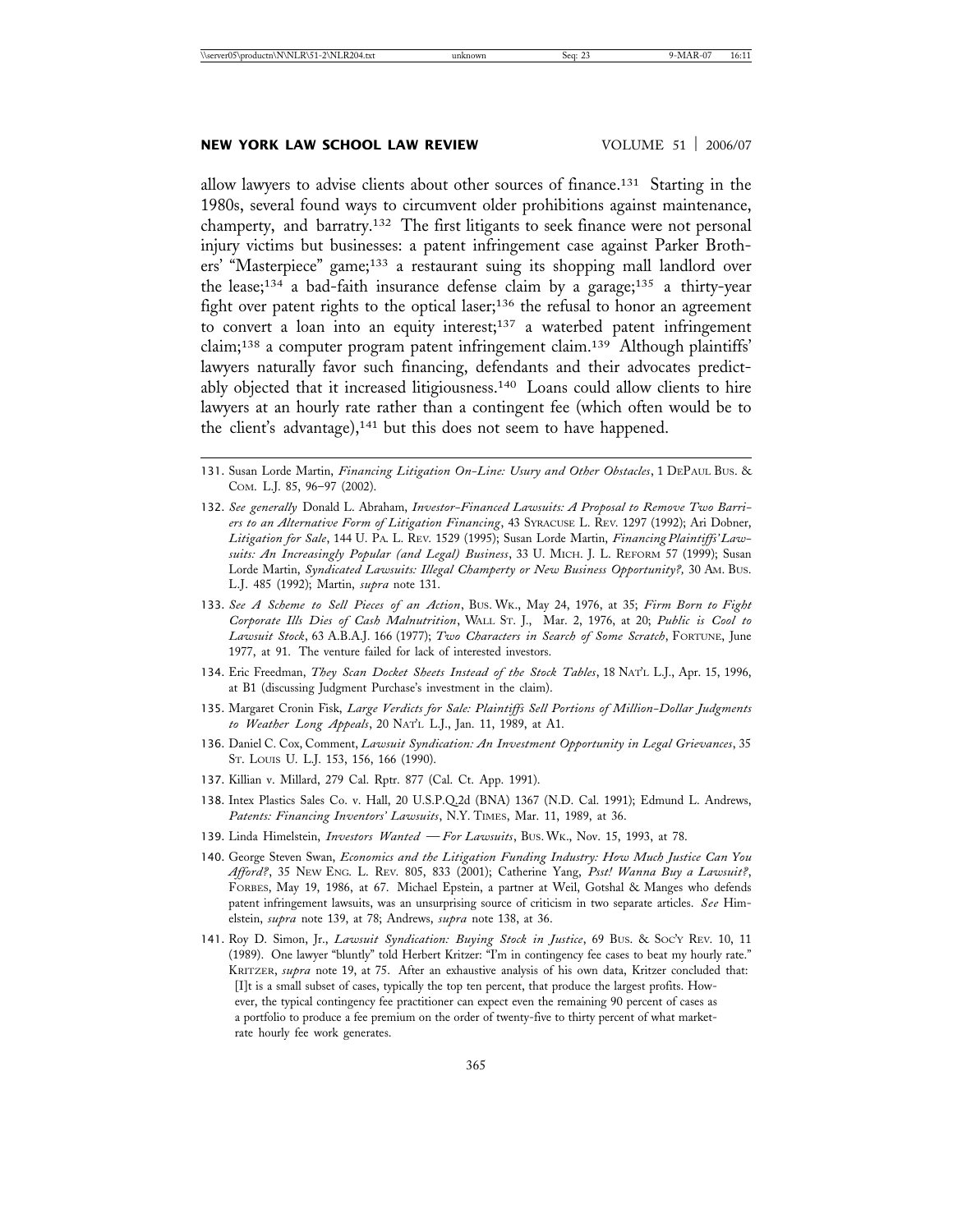In the last fifteen years, litigation lenders have proliferated and now target personal injury victims almost exclusively. Unfortunately, the market's persistent imperfections seriously disadvantage borrowers. (Litigation lending resembles payday loans and check cashing facilities in poor communities.) Like plaintiffs' lawyers' fees, almost all of these loans are contingent on success, with no obligation to repay either interest (or fee) or capital if there is no recovery. As such, they are exempt from usury laws.<sup>142</sup> But like contingent fee lawyers,<sup>143</sup> these contingent litigation lenders also do not compete in price. Most reveal little or nothing about the cost of their loans, making it extremely difficult for personal injury victims to compare prices or even understand the terms of the transaction before they are committed to it. LawFinance Group explicitly declines to explain how it prices loans when judgments are on appeal.<sup>144</sup> "LawFinance Group has no single pricing formula when it comes to making an AppealFinance<sup> $TM$ </sup> investment in a money judgment on appeal. Each funding decision is made on a caseby-case basis."145 Plaintiff Support Services ("PSS") discloses only its \$350 "processing fee" before retreating behind the statement that "each case is judged on its own merits and PSS carefully considers such issues as likelihood of success, damages sustained, risk of loss of PSS' funds, settlement possibilities and time of potential recovery."146 It urges lawyers to "be wary of other companies offering to provide services similar to PSS. When comparing, you'll find that PSS provides by far the lowest cost of funds in our industry."147 At the same time, however, it makes such comparisons almost impossible because it provides such scant information about its cost formula. National Lawsuit Funding says only that its loans "are based upon the potential value of your pending lawsuit."<sup>148</sup> Lawsuit Financial Corp. never mentions cost among its twelve "FAQs."<sup>149</sup> Whitehaven

145. *Id.*

147. *Id.*

*Id*. at 218. This was consistent with two other studies.

<sup>142.</sup> This is true only if there is a real contingency. A New York court recently found no meaningful contingency in such a loan and invalidated it as usurious. Anthony J. Sebok, What Is Wrong with Investing in Litigation? (Mar. 2006) (unpublished article, on file with author).

<sup>143.</sup> In New York, the Appellate Division, First Department created a maximum fee schedule to serve as a guide for setting attorneys' fees. ROSENTHAL, *supra* note 27, at 35. However, the maximum contingent fee allowed by law quickly became the minimum as well. KRITZER, *supra* note 19, at 39–42, describes how in Wisconsin he found that sixty percent of contingent fees were one-third and thirty-one percent of contingent fees were at a variable percentage, usually between twenty-five and fifty. But Kritzer conceded he had "no evidence that indicates that the variation reflects market competition" or that "potential clients have any idea that there may be alternatives available or that they 'shop' for the best arrangement." *Id*. at 42.

<sup>144.</sup> LawFinance Group, http://www.lawfinance.com/solutions\_appeal.php (last visited Sept. 6, 2006).

<sup>146.</sup> Plaintiff Support Services, FAQ, http://www.plaintiffsupport.com/faq.html (last visited Sept. 6, 2006).

<sup>148.</sup> National Lawsuit Funding, http://www.nationallawsuitfunding.com (last visited Sept. 25, 2006).

<sup>149.</sup> Lawsuit Financial Corp., Frequently Asked Questions, http:/www.lawsuitfinancial.com/faqs.html (last visited Sept. 6, 2006).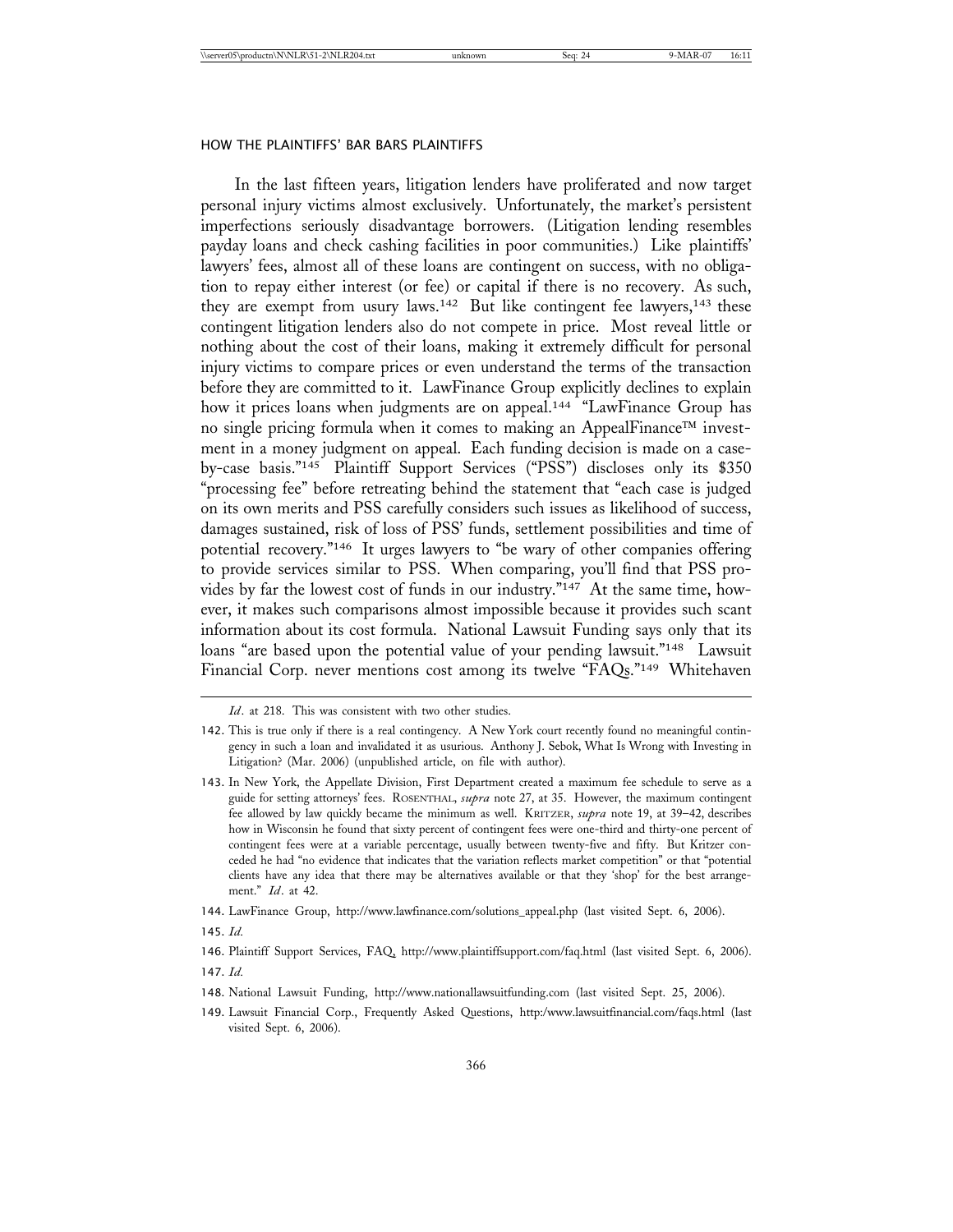#### **NEW YORK LAW SCHOOL LAW REVIEW VOLUME 51 2006/07**

Funding's twelve "Frequent Questions" state only that there are "no hidden or up-front fees" but say nothing about its interest rate.150 HSAC Funding promises "no hidden fees" but then adds cryptically that "our fee is calculated as a discount on the total settlement amounts we receive. . . ."151 CapTran presents numerous case histories, client testimonials, and legal ethical opinions authorizing its practices.152 But its "Sixteen FAQs" say nothing about its fees. "We are happy to review your case . . . and tell you the amount of investment fee we would require." American Asset Finance offers a "free quote online" but only after the applicant has completed a detailed three-page form describing the accident and has submitted the full case file.153 Case Funding boasts that "applying is free" but cautions that "there may be" (as though this were uncertain) "a processing or origination fee" (amount unspecified) "included in the approved advance" (and thus hidden). Successful clients must repay "upfront costs" (unclear whether this is more than the loan amount) "plus a 'usage' fee" specified in "a schedule . . . attached to your contract . . . . Once your case has been reviewed and approved" Case Funding "will be more than happy to go over the fees," which are "higher than interest rates charged by credit card companies because of the risks we take."154

But do these lenders incur any real risks (much less high ones)? Although the plaintiffs' bar endlessly justifies its 25–50% contingent fee by reference to lost cases, there is reason for skepticism.155 Selectivity in the acceptance of clients suggests that lawyers winnow out most risk. Kritzer found that the eighty percent of his Wisconsin firms that had been contacted by fewer than seventy-six potential clients the previous year accepted just half of those cases; the eighteen percent of firms contacted by 76–1000 potential clients accepted a little over a third of the cases; and the one percent of firms contacted by more than a thousand potential clients accepted only eight percent of those cases.156 Parikh reports almost the same profile among her Chicago respondents: the eight percent who were "low-end" practitioners accepted forty-nine percent of the cases; the nineteen percent who were high end accepted thirty-six percent of the cases; and the one percent of elite firms accepted just twenty-four percent of the cases.157 Daniels and Martin found even lower acceptance rates in Texas, ranging between thirty-

<sup>150.</sup> Whitehaven Funding, http://www.whitehavendirect.com/General/faq#Q9 (last visted Sept. 6, 2006).

<sup>151.</sup> HSAC Funding, http://hsacfunding.com/plaintiffs (last visited Sept. 25, 2006).

<sup>152.</sup> Captran, http://www.captran.com (last visited Apr. 29, 2006).

<sup>153.</sup> American Asset Finance, http://www.amasset.com (last visited Sept. 25, 2006).

<sup>154.</sup> Case Funding, http://www.casefunding.com/faqs.htm#upfrontFees (last visited Sept. 25, 2006).

<sup>155.</sup> Lester Brickman, *Contingent Fees Without Contingencies: Hamlet Without the Prince of Denmark?*, 37 UCLA L. REV. 29, 107 (1989). *See generally* LESTER BRICKMAN, MICHAEL HOROWITZ & JEFFREY O'CONNELL, RETHINKING CONTINGENT FEES (1994).

<sup>156.</sup> KRITZER, *supra* note 19, at 72.

<sup>157.</sup> Parikh, *supra* note 32, at 78.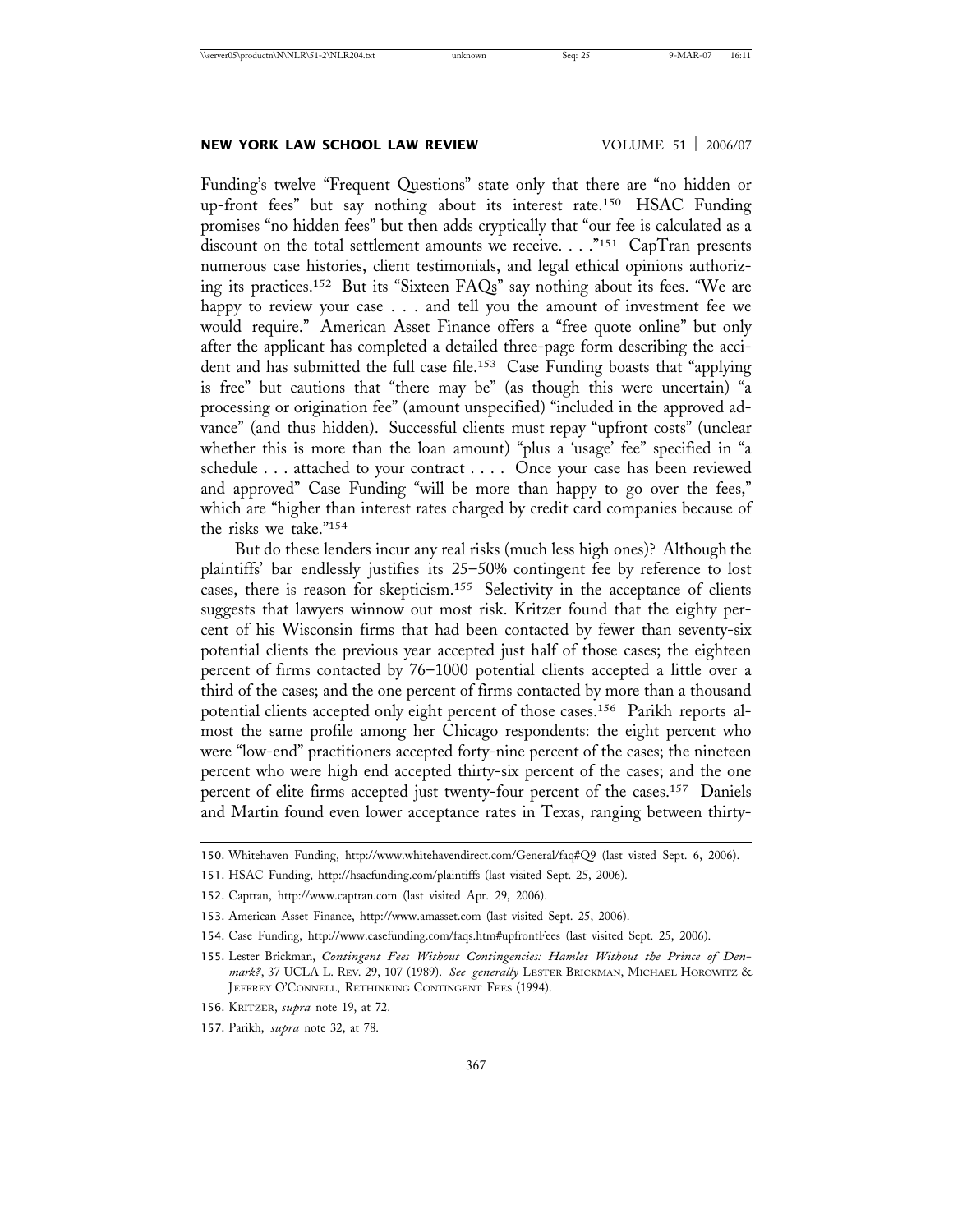five percent and sixteen percent.158 Litigation lenders seem at least as risk adverse. LawFinance Group, Inc. accepted only ten percent of loan applicants. The CEO of ExpertFunding.com claimed that only 2% of the 500 who borrowed in 2000 failed to repay.159 The president of Judgment Purchase Corp. boasted it had profited in ninety percent of the forty cases it accepted.<sup>160</sup>

Some idea of the magnitude of lenders' charges can be gleaned from reports of individual loans. Future Settlement Funding Corporation and Interim Settlement Funding Corporation (related companies) made two loans, one for \$6,000 and another one for \$1,000 to Roberta Rancman, the victim of an uninsured drunk driver, who was suing her own insurer (a relatively low-risk claim). Her obligation to repay varied with the time to settlement: \$16,800 in 12 months, \$22,200 in 18 months, and \$27,600 in 24 months.161 The court found that the lowest possible annual interest rates on the two loans were 280% and 180%, respectively.162

A Florida lawyer reported a funding company that offered an \$8,000 advance against a repayment of \$25,000 within a year, a 162% return.<sup>163</sup> Anthony J. Sebok describes an agreement by Anglo-Dutch Petroleum to borrow \$560,000 in return for paying Law Funds LLC \$2.5 million if it won its lawsuit against Halliburton. Even if this took four years, the interest was nearly four times the principal, or almost 100% annually.164 Judgment Purchase Corporation ("JPC" — a subsidiary of LawFinance Group) suggested it would pay \$100,000 for a 25% stake in an anticipated \$1 million judgment (being contested on appeal).165 Its 150% total return would have to be annualized for the years it took to execute judgment.166 General Electric Capital Corporation paid Lot\$off \$5.8 million for a \$10 million share in a \$151 million judgment against Chase Manhattan Bank.167 Again, the nearly 100% rate of return would have to be

- 158. Stephen Daniels & Joanne Martin, *It Was the Best of Times, It Was the Worst of Times: The Precarious Nature of Plaintiff's Practice in Texas*, 80 TEX. L. REV. 1781, 1789 (2002).
- 159. Mike France, *The Litigation Machine*, BUS. WK., Jan. 29, 2001, at 114.
- 160. Jennifer Huie, *Sell Futures in Your Verdict*, BUS. WK., Sept. 8, 1997, at 8. On the other hand, ExpertFunding.com was no longer in existence in 2006; neither were four others mentioned in Martin, *supra* note 131, at 99–100. Other groups like Cashfactory.com are still in existence.
- 161. Rancman v. Interim Settlement Funding Corp., 99 Ohio St.3d 121 (Ohio App. Dist. 2001); Martin, *supra* note 131, at 92.
- 162. *Rancman*, 99 Ohio St.3d at 124–25.
- 163. Jean Hellwege, *David v. Goliath Revisited: Funding Companies Help Level the Litigation Playing Field*, TRIAL, May 1, 2001, at 14.
- 164. Sebok, *supra* note 142.
- 165. Reynolds Holding, *Investing in Other People's Lawsuits*, S.F. CHRON., Feb. 12, 1996, at B1.
- 166. 50-Off Stores, Inc. v. Banque Paribas (Suisse) S.A., Civil SA-95-CA, 1997 WL 790739 (W.D. Tex. May 20, 1997).
- 167. Fisk, *supra* note 135, at A1; *see also* Bruce Rubenstein, *Company Sells Shares in Jury Award as Appeal Hedge*, CORP. LEGAL TIMES, Dec. 1998, at 32.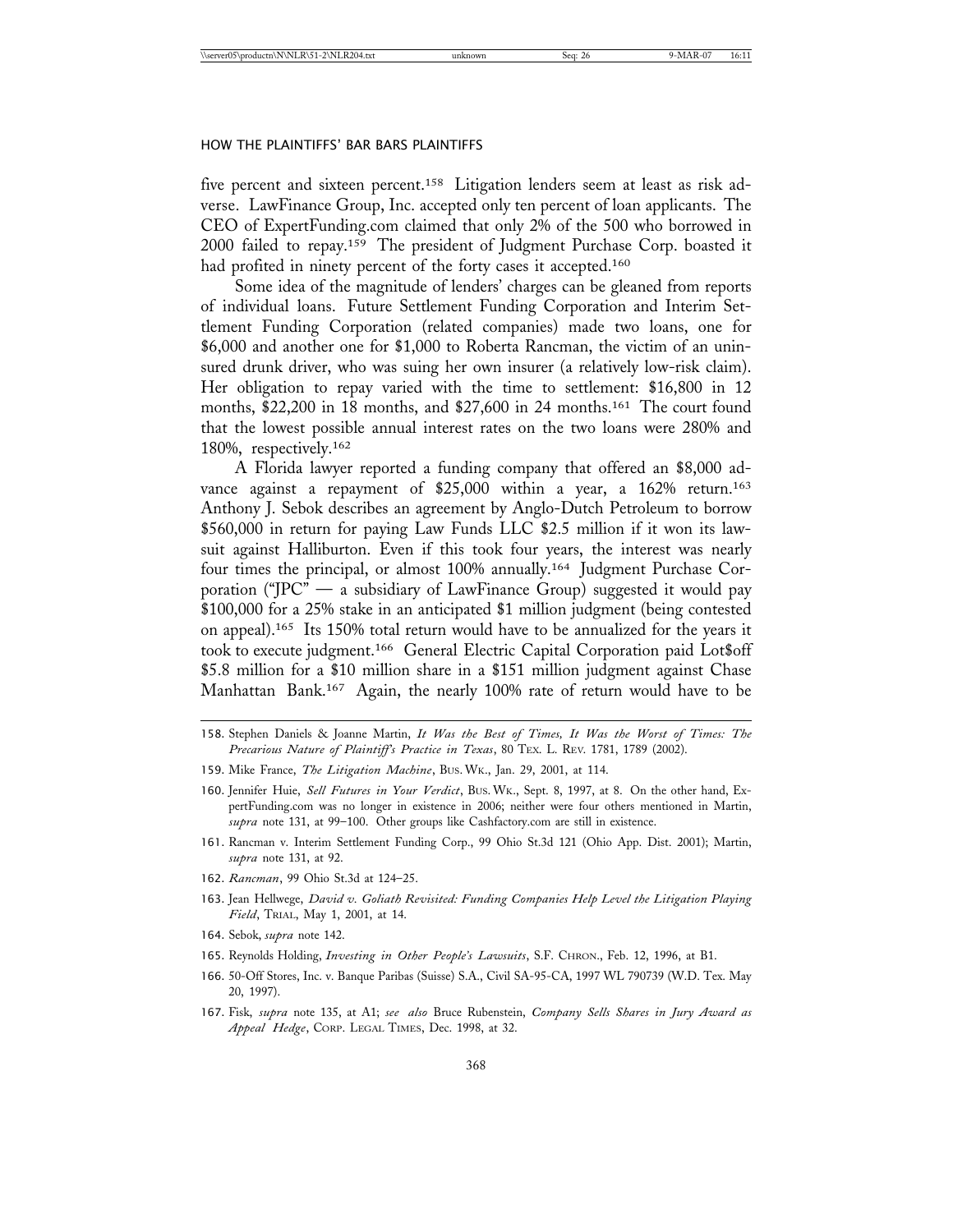annualized. Pacific Group won an \$8.6 million compensatory damage judgment against U.S. Hotel in a contract action. When the latter appealed, Pacific Group borrowed \$70,000 from JPC, repaying \$140,000 when U.S. Hotel settled for \$3 million more than a year later (an annual interest rate of just under 100%).<sup>168</sup> An auto body shop owner won a \$26.4 million verdict against Travelers Indemnity for bad faith failure to represent. In order to resist the appeal the plaintiff auto body shop owner borrowed from LawFinance Group "in the low six figures" with a promise to repay twice as much if he won (as he did).<sup>169</sup> Although these cases suggest that business plaintiffs, which usually have other sources of finance, better information, and greater financial sophistication, can obtain better rates than individuals, even if they are paying interest on the order of 100% a year.

Advance Cost & Settlement Funding ("ACSF") is more explicit than other lenders about "THE MOST IMPORTANT QUESTION — How much will it cost upon the successful conclusion of my case?"170 Its rates depend "on our evaluation of your case — the better the case the lower the rate." In addition to "a small administrative charge . . . to cover the cost of document preparation, monitoring, filing fees, etc.," rates "typically are anywhere from 3% to 5% per month, compounded monthly . . . . "171 (Translated into annualized percentage rates, five percent compounded monthly becomes 80% for one year, 112% for two, 160% for three, 235% for four, and 354% for five). This lender continues: "Unlike other funding companies ACSF has a LOW RATE GUARANTEE. ACSF guarantees to beat any rate of any other funding company, as contained in a written proposal, in cases which it funds." Either these extraordinary interest rates are *less* than those charged by competitors, or few tort victims are willing or able to submit their cases to multiple lenders in order to obtain comparative quotations. LawMax Legal Finance promises "Rates as low as 3.95% month" (without indicating whether that is compounded — as it almost certainly is).172 Oasis Legal Finance, which brags that it is "the most active company in pre-settlement funding," offers as "typical models" a lump sum repayment that represents 60% interest for one year, 50% a year for two, 662 /3% a year for three, and 86% a year for 3.5 years.173 For judgments on appeal it charges 35% for the first year and 25% a year for two years. It calls these terms "simple and straightforward."

<sup>168.</sup> Huie, *supra* note 160, at 8.

<sup>169.</sup> Hellwege, *supra* note 163, at 18.

<sup>170.</sup> Advance Cost & Settlement Funding, Litigation Loan Guarantee for Lawsuit Advance Funding, http:// www.acsfcorp.com/howItWorks/rateGuarantee.cfm (last visited Sept. 25, 2006).

<sup>171.</sup> *Id.*

<sup>172.</sup> Fund My Case, http://www.fundmycase.com (last visited Sept. 25, 2006); Resolution Settlement, http:// www.resolutionsettlement.com (last visited Sept. 25, 2006); American Cash Flow, http://www.american cashflow.com/rjcapital (last visited Sept. 25, 2006).

<sup>173.</sup> Oasis Legal Finance, Pre-Settlement Funding from Oasis Legal Finance, http://www.oasislegal.com/ plaintiff\_pricing.php (last visited Sept. 25, 2006).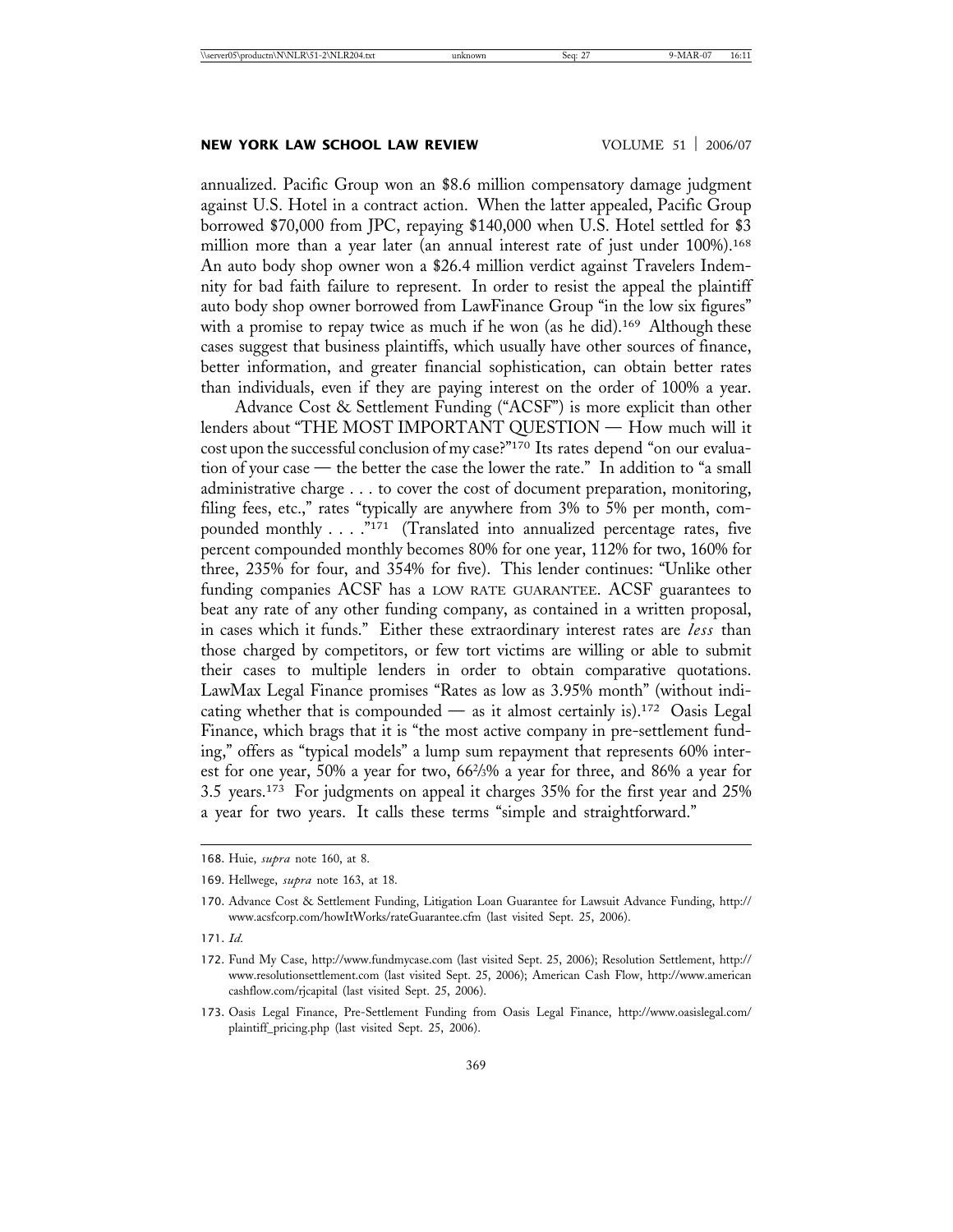A few lenders admit their interest rates are far higher than those charged for mortgages or even credit cards. Legal Funding Group claims to

> work diligently to educate the client that even at the lowest rate possible, a non-recourse cash advance is expensive and should only be used as a last resort. Be aware that the Lawsuit Financing industry is full of part timers and very expensive advance operations. Some companies charge an automatic 100% of the advance amount; some charge 15% a month etc. Some even demand a portion of the settlement in addition to the advance amount and fees!

> The ones that advertise low rates are simply adding larger front loaded one-time fees. For example, in place of a 10% origination fee  $-$  they will charge a 20% origination fee and knock off a 1/2 point on the monthly fees, hardly a bargain. In other cases they are doubling up on application fees.

> Our fee structure includes a flat one-time application fee that ranges from \$250.00–\$350.00. A one-time origination fee of 10% of the gross funding amount. Our monthly compounding fees range from 3.0 to as high as 8.9%.<sup>174</sup>

Hence in addition to the \$350 "application fee" and 10% "origination fee" the borrower will pay as much as 179% for one year, 338% for two years, 688% for three years, 1483% for four years, and 3343% for five years! I can see why they warn clients away from lower-cost competitors.

Law Capital Enterprises promises "competitive pricing." "As every case is different, rates charged will vary with the type of case and may include a monthly compounding fee (2.50–4.99%) until your case settles or a flat fee." (I calculated above the annualized equivalent of 5% compounded monthly.) The variables are "type of case, liability, how long your case has been in progress, insurance coverage and damages." It makes a "low cost guarantee" to "meet or beat the offer or pay you \$100.00." But though it claims to "offer you some of the lowest rates in the industry," it concedes that "legal funding advances are expensive when compared with many other forms of financing. Accordingly, we highly recommend that you first try less expensive resources such as banks, credit cards or family and friends before trying our service."<sup>175</sup> In other words, only the truly desperate will pay such extortionate interest rates. LawCash concurs.

Is this expensive? Yes. LawCash advises that if you have any other alternative means to meet your immediate economic needs you should do so. LawCash is taking a high risk in providing funding based on

<sup>174.</sup> Legal Funding Group, Legal Funding Fees, http://www.legalfundinggroup.com/fees.php (last visited Sept. 25, 2006).

<sup>175.</sup> Law Capital Enterprises, http://www.lawcapital.net (last visited Sept. 25, 2006).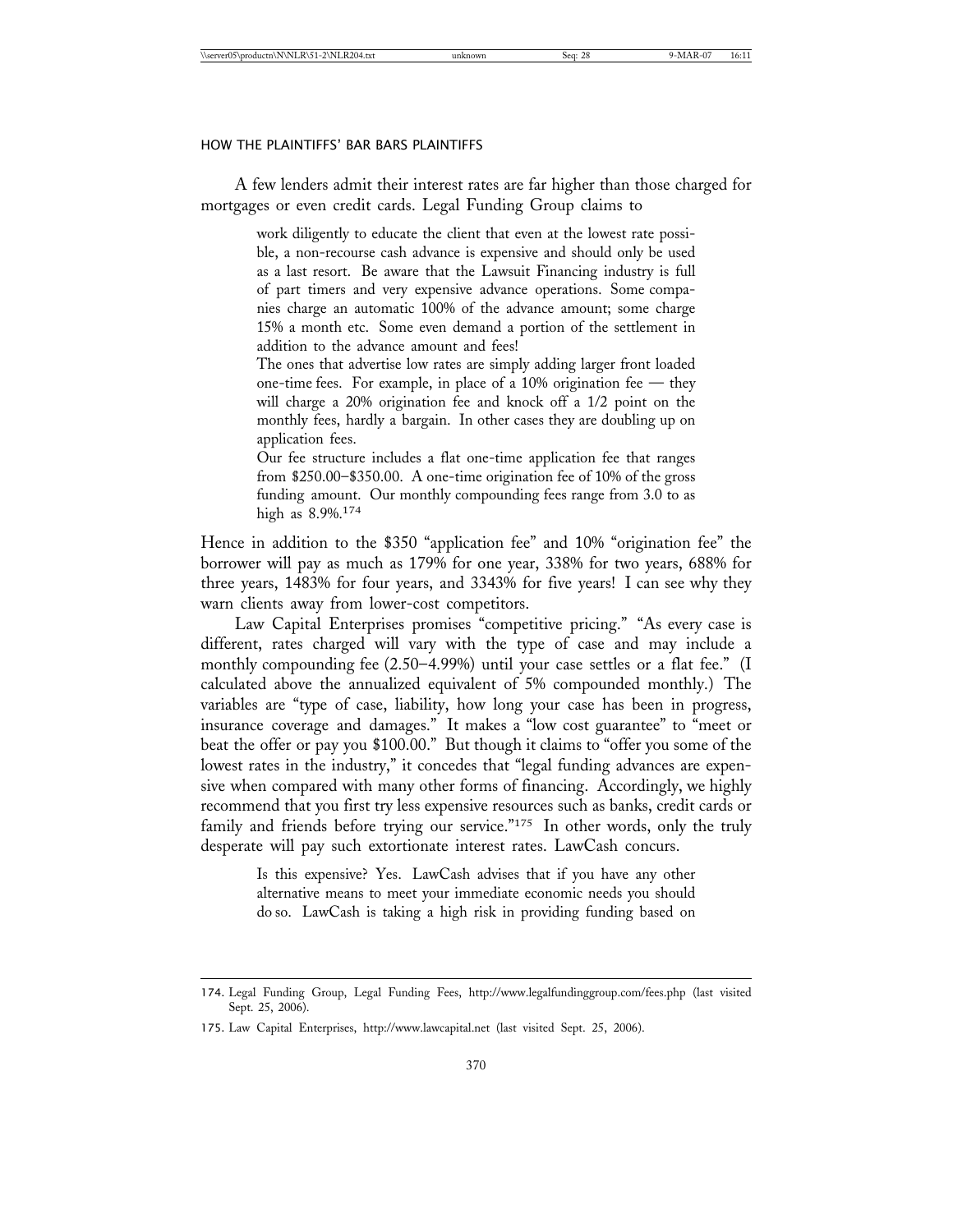the future value of your pending personal injury case. Our costs usually range between 2 to 4 percent with an application fee.<sup>176</sup>

But "2 to 4 percent" a what? A month? Simple or compounded? LawCash does not say. And the practice of competitors suggests the risk is low.

In 2001 Roy Simon declared that the "solution" to the danger that "sophisticated buyers of claims [would] pay too little to people who don't know the value of their claims . . . lies in the marketplace. Once syndication becomes a common business, claim holders can shop around and compare prices, selling to the highest bidder."177 The following year Susan Martin asserted that "there are now so many companies in the litigation financing business that they will be forced by the market into more competitive pricing."178 Like so many deductions from the axiom of market rationality, these predictions are far too optimistic.

#### *E. Financing Lawyers*

There is a related, but distinct, market for litigation loans to lawyers who are more sophisticated than clients in purchasing financial services, have more alternative sources of capital, and suffer less urgent need.179 Counsel Financial Services, which proclaims itself "the largest provider of attorney funding in the United States," offers loans up to \$15 million.180 They aggressively tout two years of interest-only payments and assure lawyers that "loan interest is 100% tax deductible" and "in most states, financing charges on behalf of client expenses can be charged back to the client."181 But they scrupulously avoid disclosing their interest rates.182 Advocate Capital is even more evasive:

What does it cost?

If implemented properly, the cost to your firm is next to nothing. In addition to our rates being very reasonable, our services enable your firm to get reimbursed from your cases for 100% of the cost of our services. So the net cost to your firm is close to zero.

Our rates float with the Prime Lending Rate as published in the Wall Street Journal. Although we don't publish our pricing online, you can

- 179. But legal professions have denied themselves some sources of financing by prohibiting lawyers from forming partnerships with non-lawyers or selling them equity interests in their firms.
- 180. Counselfin, http://www.counselfin.com (last visited Sept. 25, 2006).
- 181. *See, e.g.,* Chittenden v. State Farm Mut. Auto. Ins. Co., 788 So.2d 1140 (La. 2001); Ohio Bd. Com. Griev. Disp., Ohio Sup. Ct Ethics Op. 2001-3 (2001); Ariz. State Bar Comm. on Rules of Prof. Conduct, Op. 2001-07 (2001).
- 182. The same is true for Law Finance Group. Law Finance, Firm Finance Pricing, http://www.lawfinance. com/firm-pricing.html (last visited Sept. 25, 2006).

<sup>176.</sup> Law Cash, http://www.lawcash.net/faq/faq.html (last visited Sept. 25, 2006).

<sup>177.</sup> Simon, *supra* note 113, at 11–12.

<sup>178.</sup> Martin, *supra* note 131, at 101.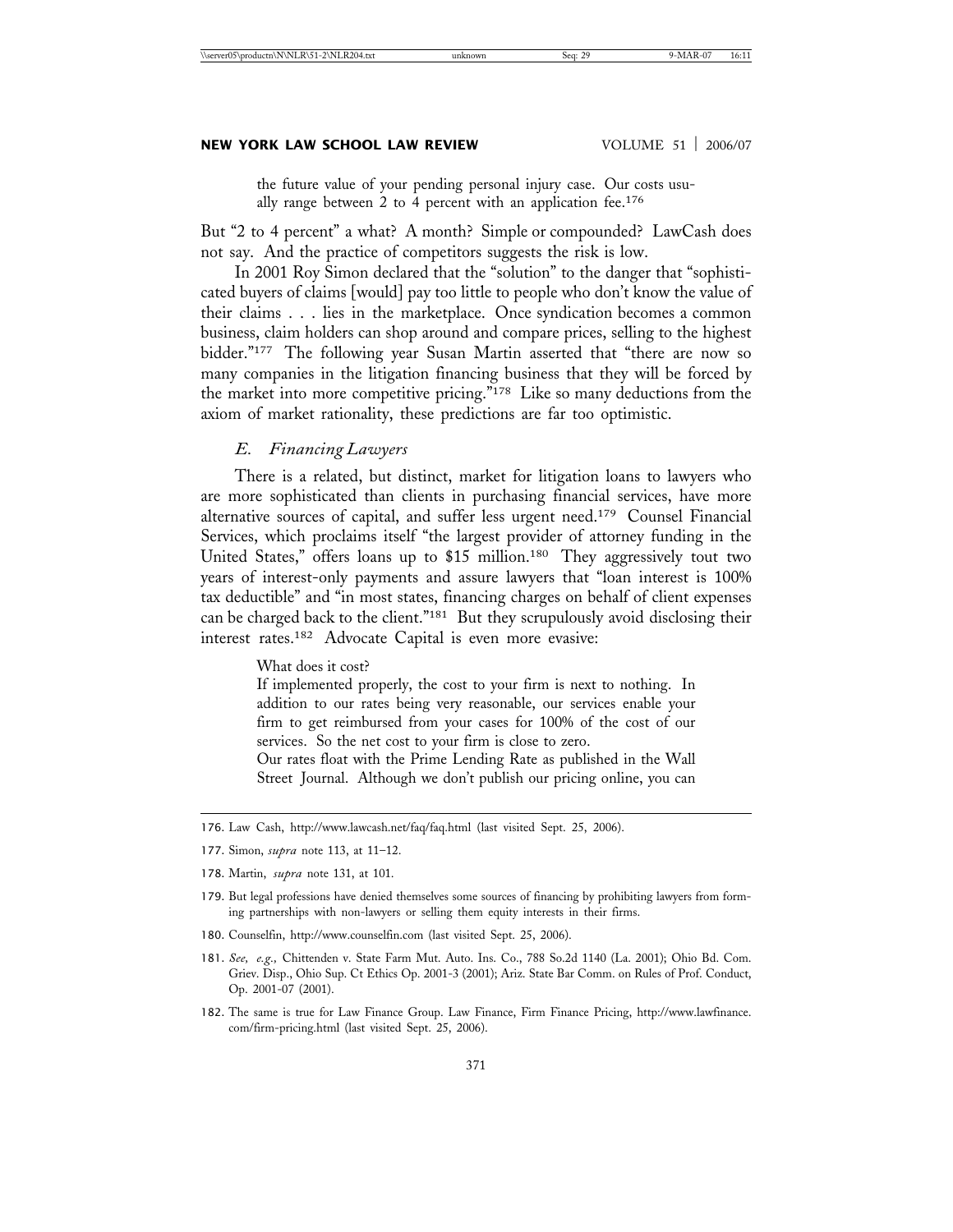click here to request a detailed proposal for your firm including exact costs.183

"[F]loat with the Prime" (aside from evoking Muhammad Ali) suggests that the two are about the same, but of course Advocate Capital's rates are much higher; they just *fluctuate* with the Prime. Oasis Legal Finance writes opaquely of "negotiable terms." But CEO Gary Chodes (a former plaintiff's lawyer) said "we're priced closer to venture capital than a bank loan."184 A solo practitioner who won a \$152 million verdict on behalf of 600 minority police officers suing Los Angeles County for discrimination was paying Oasis thirty-seven percent annually on her million dollar loan while she resisted the appeal. Even capped at three years, this was \$1.21 million in interest for a \$1 million dollar loan. Loans to lawyers are big business: three lenders claim to have advanced at least \$100 million each.<sup>185</sup> And since, as the lenders boast, it is clients who ultimately foot the bill, some will end up paying extortionate interest rates for their own loans *and* their lawyers' loans (as well as their lawyers' contingent fees, inflated by any referral fees). As in "Bleak House," lawyers and lenders may consume the entire award.186

# *F. Brokering Finance*

Could brokers reduce some of these market imperfections?187 This is a workable solution only if market forced brokers to demonstrate their independence from lenders. That several lenders actively encourage brokers and offer advice about how to become one<sup>188</sup> suggests the potential for capture (as well as for the generation of more business). Oasis Legal Finance, for instance, claims to pay "generously" — "the highest commissions in the industry" — for referrals of both plaintiffs and lawyers needing litigation loans.<sup>189</sup> For Oasis Legal Finance, the "numbers tell the story":

- 185. Alison Frankel, *Helping Underfunded Plaintiff's Lawyers at a Price*, AM. LAW, Feb. 13, 2006, *available at* http://www.law.com/jsp/law/LawArticleFriendly.jsp?id=1139565913200.
- 186. A client who had borrowed \$200,000 in exchange for a promise to repay \$600,000 rejected a \$1 million settlement because it was insufficient to repay the loan and the contingent fee. When the case was lost at trial the lawyer sued for tortious interference with contract, fraud, and unfair trade practices. A federal court denied a motion to dismiss. Weaver, Bennett & Bland, P.A. v. Speedy Bucks, Inc., 162 F. Supp. 2d 448 (W.D.N.C. 2001).
- 187. Simon, *supra* note 114, at 10.
- 188. *See, e.g.,* National Lawsuit Funding, http://www.nationalawsuitfunding.com (last visited Sept. 25, 2006); Case Funding, http://www.casefunding.com (last visited Sept. 25, 2006).
- 189. Oasis Legal, Settlement Loan Funding is Available From Oasis Legal Finance, http:// www.oasislegal.com/referral\_opportunities.php (last visited Sept. 25, 2006).

<sup>183.</sup> Advocate Capital, http://www.advocatecapital.com/about.html (last visited Sept. 25, 2006).

<sup>184.</sup> Oasis Legal, Cash Loan Information from Oasis Legal, http://www.oasislegal.com/attorney\_limitedrecourse.php (last visited Sept. 25, 2006).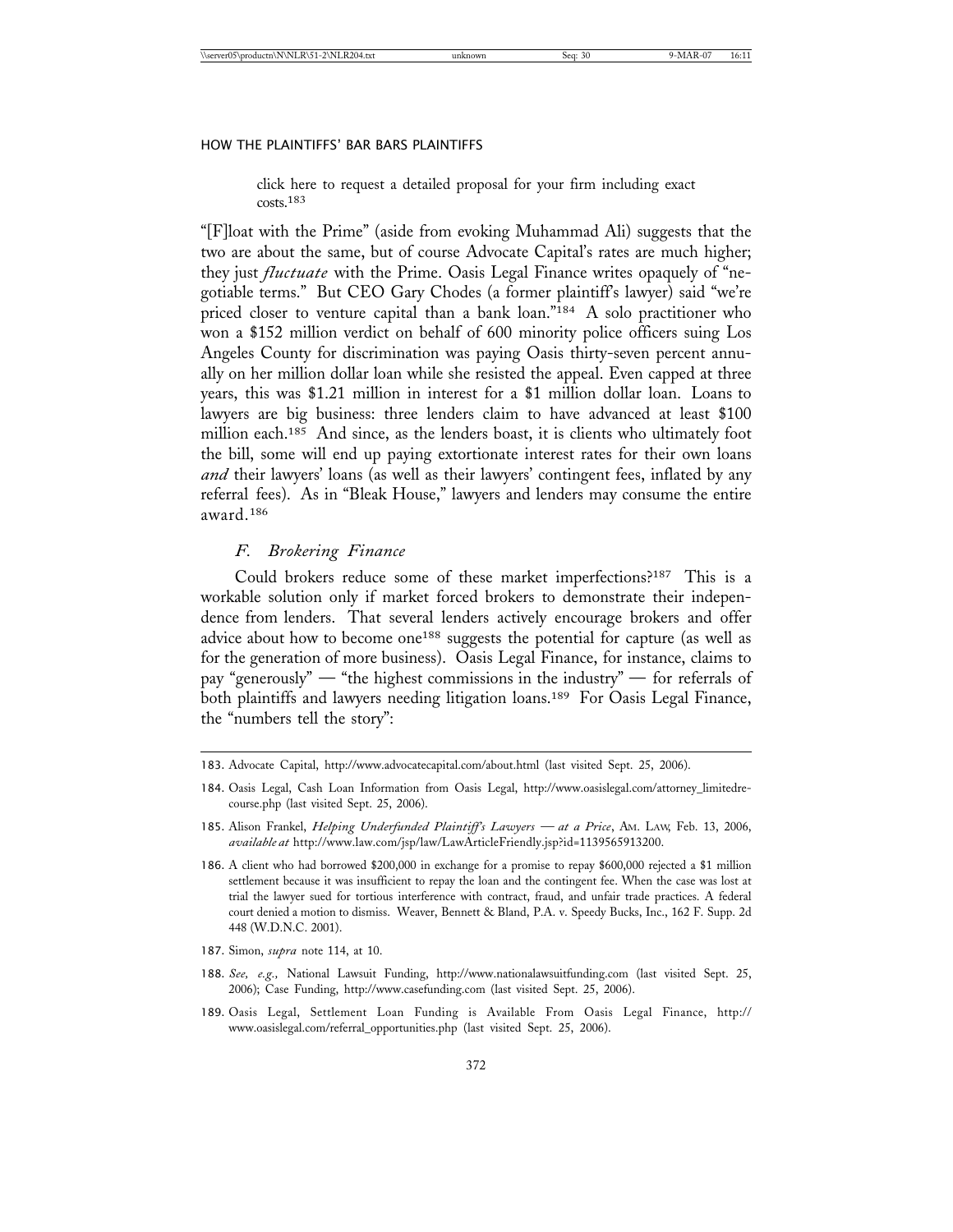Nationwide, less than 1,000 brokers make referrals for settlement loans.

There are 10,000,000 lawsuits in the legal system at any one time. 30% of the cases either don't qualify or have been resolved.

There are 3,250,000 new civil lawsuits each year, which keeps the number at approximately 10,000,000.

An overwhelming 90% of all qualified lawsuit plaintiffs have not been approached about a settlement loan.

That means the market has 9,000,000 plaintiffs needing to be contacted regarding a settlement loan.

Are brokers likely to warn tort victims that litigation loans are extraordiniarly expensive — thereby jeopardizing their chance for a "generous" commission? Will they even be motivated to steer clients to the cheapest lender?<sup>190</sup>

# *G. A Claims Market*

Sale of part or all of the claim would give clients the discounted present value of the future probability of recovery.<sup>191</sup> Lawyers would be the likeliest buyers. But most jurisdictions prohibit the sale or assignment of personal injury claims as well as lawyer solicitation.192 In the early twentieth century, Texas allowed such transactions, and even permitted non-lawyer solicitation. For at least two decades after World War I, Frank McCloskey bought tort actions, at one point owning sixty percent of all pending claims against the San Antonio Traction Company (the local streetcar).193 But this would be legally impossible today. Even if it were allowed, lenders, investors, and buyers would face problems in evaluating the worth of claims (which victims are interested in exaggerating). And all would confront the moral hazard of victims losing interest in pursuing their claims vigorously (a risk that could only be reduced, not eliminated, by fiduciary duties and a mandatory residual financial interest). Without an effective national registration scheme, there could also be confusion about title and the danger of victims transacting with multiple lenders and buyers.

Could the internet help rationalize market relations between clients and lawyers? Martindale-Hubbell, for example, has created a site where clients with questions about their potential claims can describe their accidents and injuries.194

<sup>190.</sup> *Id.*

<sup>191.</sup> *See* Simon, *supra* note 141, at 10. *See generally* Peter Charles Choharis, *A Comprehensive Market Strategy for Tort Reform*, 12 YALE J. ON REG. 435 (1995); Cox, *supra* note 136; Marc J. Shukaitis, *A Market in Personal Injury Tort Claims,* 16 J. LEGAL STUD. 329 (1987).

<sup>192.</sup> However, they can purchase accounts receivable and sue on them. ABA Comm. on Ethics and Prof'l Responsibility, Formal Op. 00-416 (2000).

<sup>193.</sup> Shukaitis, *supra* note 191, at 342–43.

<sup>194.</sup> Community Lawyers, http://communitylawyers.com/messageboards (last visited Sept. 25, 2006).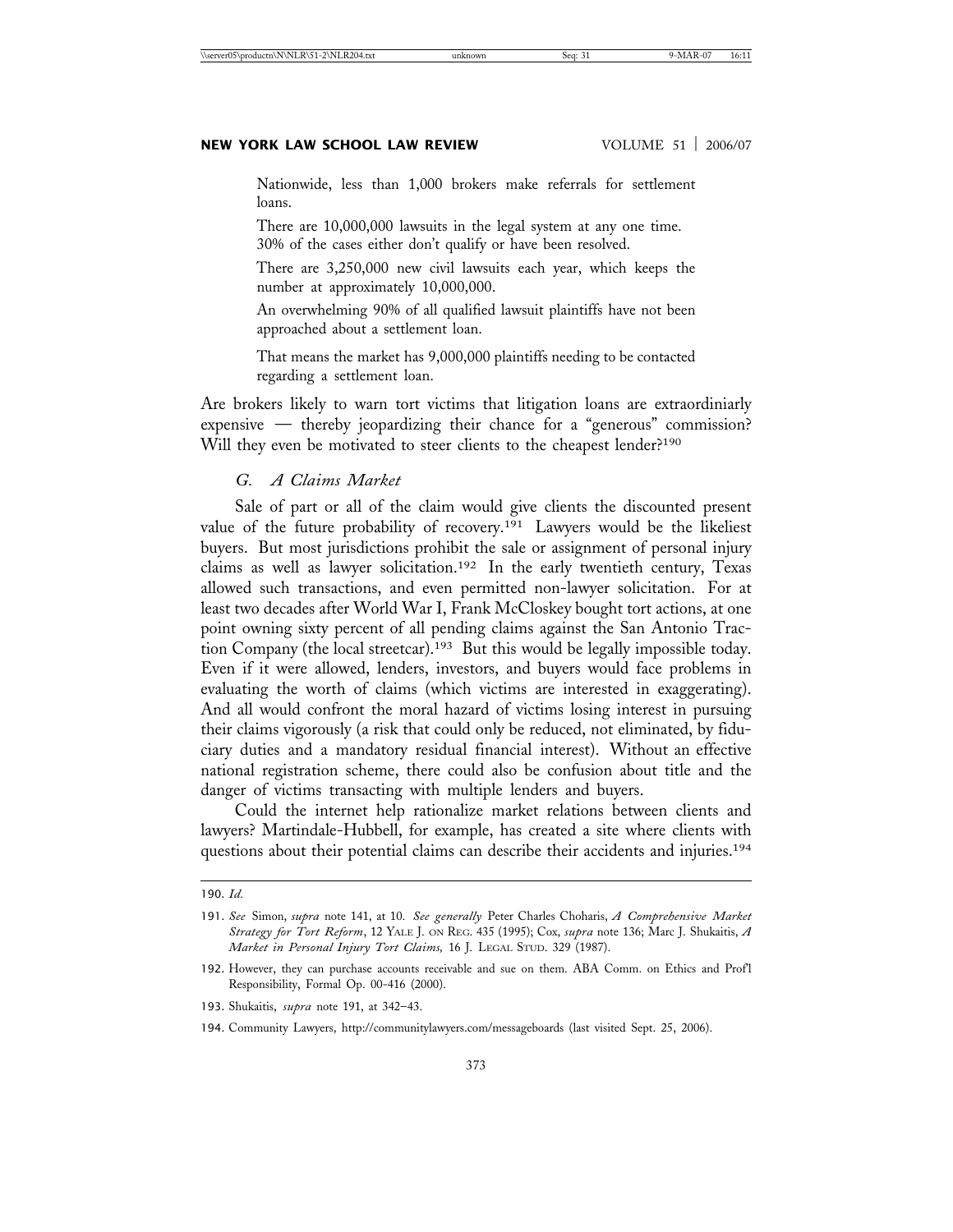But the replies come from laypeople — indeed, the same few individuals, apparently with nothing better to do than surf the site — and are generally unhelpful. Martindale also hosts chat rooms: laypeople can submit questions in advance and get a lawyer's response. But personal injuries are discussed only every two weeks, and many victims will not wait that long for an initial response.195 Could lawyers post descriptions of past cases and bid for new ones on the internet? This would most likely be impossible since there would be far too many serious problems of confidentiality, accuracy, and reliability. Somehow I don't think plaintiffs and their lawyers are ready for e-Bay.

#### **V. WHO'S RESPONSIBLE?**

Tort victims encounter many barriers to recovery. Lawyers should not be blamed for some: lay ignorance; the widespread cultural stigma on claiming; both realistic and exaggerated fear of retaliation by the defendant (employer, landlord, relative); misrepresentations by for-profit referral services; litigation lenders' anti-competitive practices.196 But though individual plaintiffs' lawyers energetically champion their clients' interests, the plaintiffs' bar and other lawyer collectivities bear considerable responsibility for making it difficult and expensive for victims to claim.

Plaintiffs face an informational disadvantage when pursuing their personal injury claims. They lack sufficient information about the quality of lawyers and are ill-served by referral schemes. The legal profession erects, defends, and raises entry barriers without any evidence that these are essential to ensure minimum quality or that the incremental quality gains exceed the access losses caused by price increases. Furthermore, the legal profession prevents non-lawyers from advising and assisting victims, prosecuting the few foolish enough to defy the ban. Lawyers discourage second opinions. Generalist lawyers resist specialist certification (or make it so easy to obtain as to render it meaningless). No jurisdiction requires specialization. Lawyer referral schemes do not discriminate in terms of quality. The legal profession prohibits lawyers from paying laypersons to refer cases (ambulance chasing) but allows lawyers to pay other lawyers for doing so; the unjustified one-third to one-half referral fee becomes another justification for the one-third to one-half contingent fee. The profession forbids solicitation, a mechanism far more efficient and effective than advertising in dealing with imperfect information.

The legal profession imposes a wide variety of restrictive practices, all of which inflate prices for plaintiffs and/or otherwise disadvantage them. It prohibits victims from selling their causes of action and lawyers from advancing

<sup>195.</sup> Community Lawyers, http://communitylawyers.com/chat (last visited Sept. 25, 2006).

<sup>196.</sup> *See generally* HAZEL GENN, PATHS TO JUSTICE: WHAT PEOPLE DO AND THINK ABOUT GOING TO Law (1999) (analyzing how people decide to claim); Engel, *supra* note 8.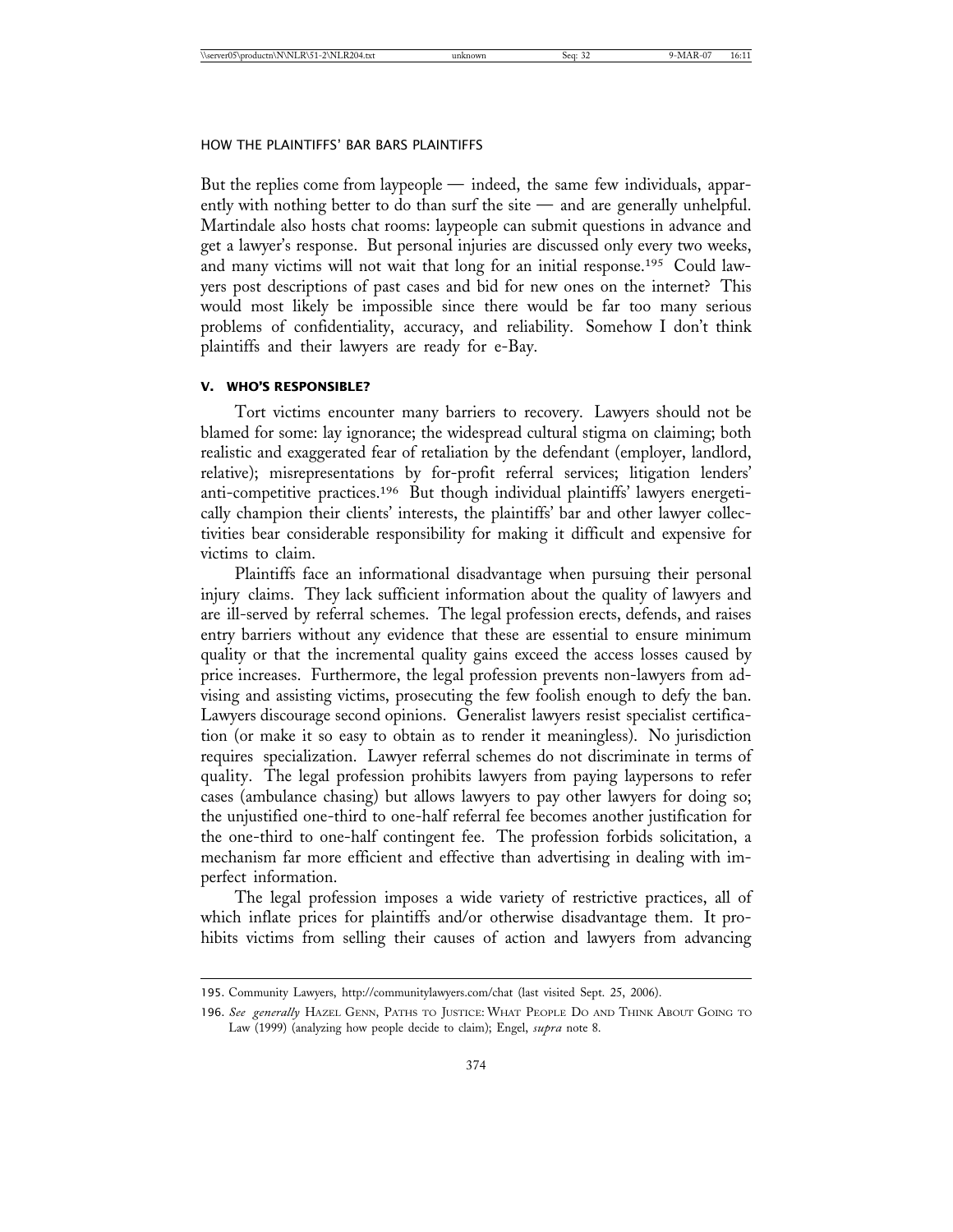#### **NEW YORK LAW SCHOOL LAW REVIEW VOLUME 51 | 2006/07**

money to clients, thereby preempting a source of competition that might drive down the extortionate interest rates charged by litigation lenders. It forbids nonlawyers to invest in firms, denying them a source of capital. Bar rules limit advertising of prices and results, which is part of the reason why the plaintiffs' bar does not compete in the percentage charged for contingent fees. These fees are higher than hourly rates, sometimes obscenely so. Although the plaintiffs' bar justifies the premium by reference to the risk of loss, most lawyers take few if any losing cases. Personal injuries are excluded from legal aid and prepaid legal services to ensure that plaintiffs' lawyers will continue to receive their contingent fees. The legal profession subverted the workers' compensation goal of making lawyers superfluous and successfully resisted or effectively marginalized no-fault automobile accident schemes.

Why do victims tolerate this? There are several causes, each of which would be difficult to overcome. The first is the collective action problem. Before an injury occurs, the prospect of injury is too incalculable and inchoate to motivate anticipatory measures. Even after it happens, victims are dispersed, anonymous strangers. Individually they lack economic and political clout, and the costs of organizing them are enormous. Second, victims are extraordinarily vulnerable and needy. An accident, by definition, is unplanned. Its consequences are traumatic: physically, financially, relationally, and emotionally. For most victims, it is a unique experience. Even if they know other accident victims, those other accident victims also can draw on only one incident. Third, tort damages are found money. (In this they resemble inheritance, another situation where lawyers engage in shameless fee-gouging, and the sale of the marital residence following divorce.) Most Americans have no significant savings (other than the illiquid equity in their homes, which many have reencumbered to refinance their growing credit card debt). Tort involuntarily converts their human capital into damages. Victims need to replace their lost earnings *now* (and hence are willing to pay exorbitant interest rates for litigation loans). They need medical care *now* (rendering the 45.8 million without insurance dependent on health care providers willing to accept a lien on future recovery). But pain and suffering is gravy. (Indeed, most victims only want a token payment that acknowledges their loss the Roman law "solatium.")197 So victims passively let lawyers take most of it. (Indeed, lawyers' fees are one of the many unpersuasive rationalizations for pain and suffering damages.)

What is to be done? The plaintiffs' bar has a huge stake in preserving the status quo. Victims cannot organize themselves into a force for change. Some politicians have been happy to take money from the "tort reform" lobby (corporations, insurers, doctors), others from the plaintiffs' bar, but neither interest group represents victims. It would take a visionary to see and appeal to the constitu-

<sup>197.</sup> ROGER BRYANT HUNTING & GLORIA S. NEUWIRTH, WHO SUES IN NEW YORK CITY? A STUDY OF AUTOMOBILE ACCIDENT CLAIMS 41–42, 91 (1962).